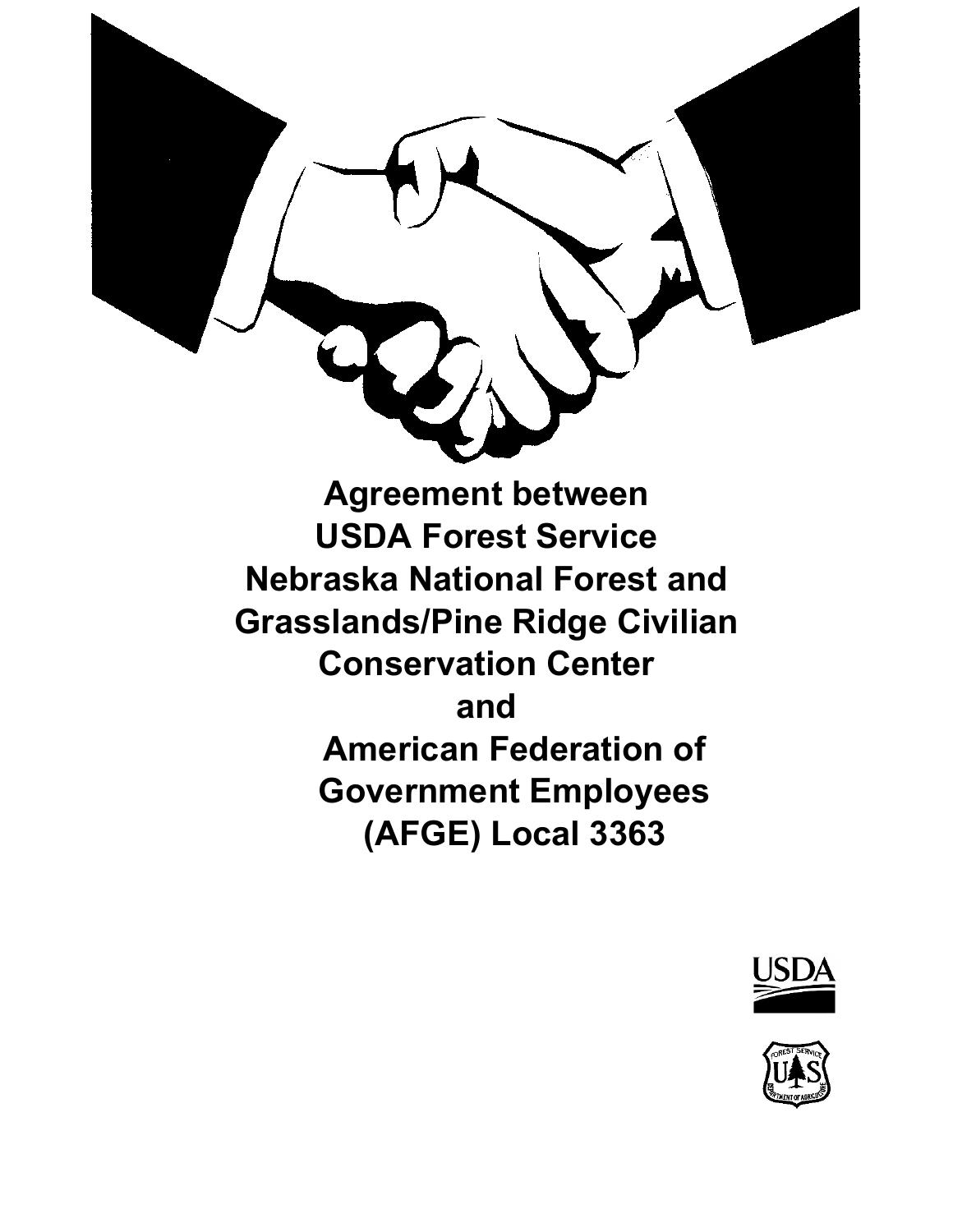#### **PREAMBLE**

Pursuant to policy set forth in Chapter 71, Title 5, U.S. Code and subject to all existing or future applicable statutes and regulations issued by the Office of Personnel Management (OPM), the Department of Labor, the Department of Agriculture and the Forest Service, and to agreements and amendments that may be negotiated at a later date, the following articles constitute an agreement made in good faith, by and between the Nebraska National Forest and Grasslands/Pine Ridge Civilian Conservation Center Nebraska National Forest and Grasslands/Pine Ridge Civilian Conservation Center, hereinafter referred to as "Management", and Local 3363, American Federation of Government Employees, AFL-CIO, hereinafter referred to as the "Union". Management and the Union recognize that they have a mutual and cooperative interest in the effective accomplishment of the assigned responsibilities of the Nebraska National Forest and Grasslands/Pine Ridge Civilian Conservation Center Nebraska National Forest and Grasslands/Pine Ridge Civilian Conservation Center and that this mutual interest will be furthered by the establishment, and maintenance of labor-management cooperation pursuant to Chapter 71, Title 5, U.S. Code.

01/06/2020

Date

For USDA Forest Service

alamar

**Tammy Calamari Date Management Chief Negotiator** 

 $6/2020$ 

Date

Jack Issac **Management Negotiator** 

For AFGE Local 3363

nacheti December 19, 2019

Lonnie Bracket **Union Chief Negotiator** 

**Date** 

 $\mathbf{I}$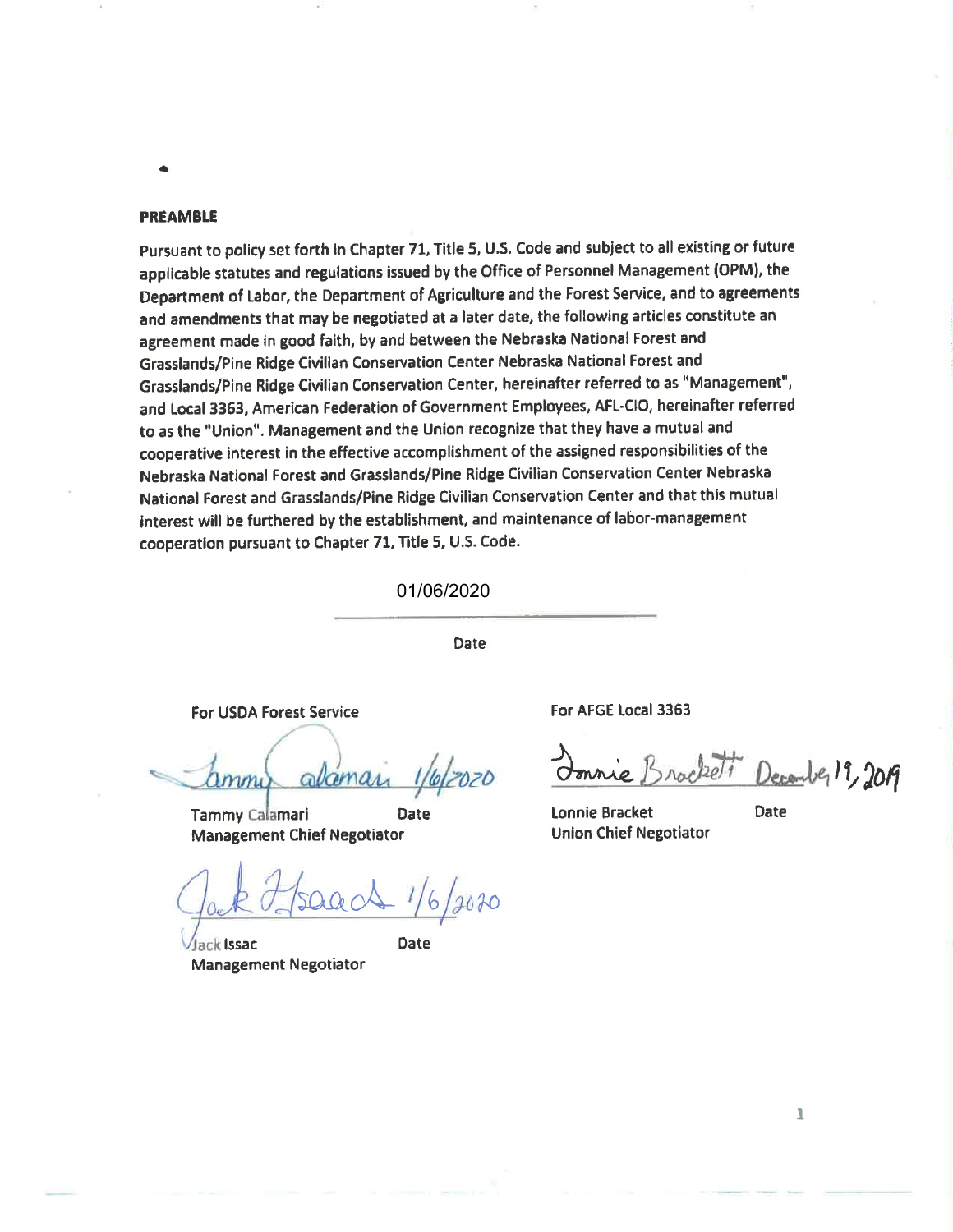## **CONTRACT INDEX**

| Preamble       |                                                   | 1<br>Page      |
|----------------|---------------------------------------------------|----------------|
| <b>Article</b> |                                                   |                |
| 1              | Recognition                                       | 3              |
| $\overline{2}$ | <b>Definitions and General Provisions</b>         | 3              |
| 3              | Purposes Served by this Agreement                 | 4              |
| 4              | <b>Rights and Obligations of Management</b>       | 5              |
| 5              | <b>Rights and Obligations of Employees</b>        | 6              |
| 6              | Rights and Obligations of the Union               | $\overline{7}$ |
| 7              | Negotiations                                      | 9              |
| 8              | Impasses in Negotiations                          | 10             |
| 9              | <b>Union Representation</b>                       | 11             |
| 10             | <b>Training</b>                                   | 13             |
| 11             | <b>Equal Employment Opportunity</b>               | 13             |
| 12             | <b>Contracting Out of Work</b>                    | 15             |
| 13             | Performance Standards and Evaluation              | 15             |
| 14             | Tour of Duty and Assignment of Work               | 15             |
| 15             | Leave                                             | 15             |
| 16             | <b>Promotions and Details</b>                     | 15             |
| 17             | <b>Health and Safety</b>                          | 16             |
| 18             | Discipline and Adverse Actions                    | 16             |
| 19             | Grievance Procedure                               | 18             |
| 20             | Arbitration                                       | 22             |
| 21             | Workforce Restructuring and Placement System and  |                |
|                | <b>Reduction in Force</b>                         | 22             |
| 22             | Dues Withholding                                  | 23             |
| 23             | Duration of Agreement, Amendments and Supplements | 26             |
| 24             | <b>Copies of Agreement</b>                        | 27             |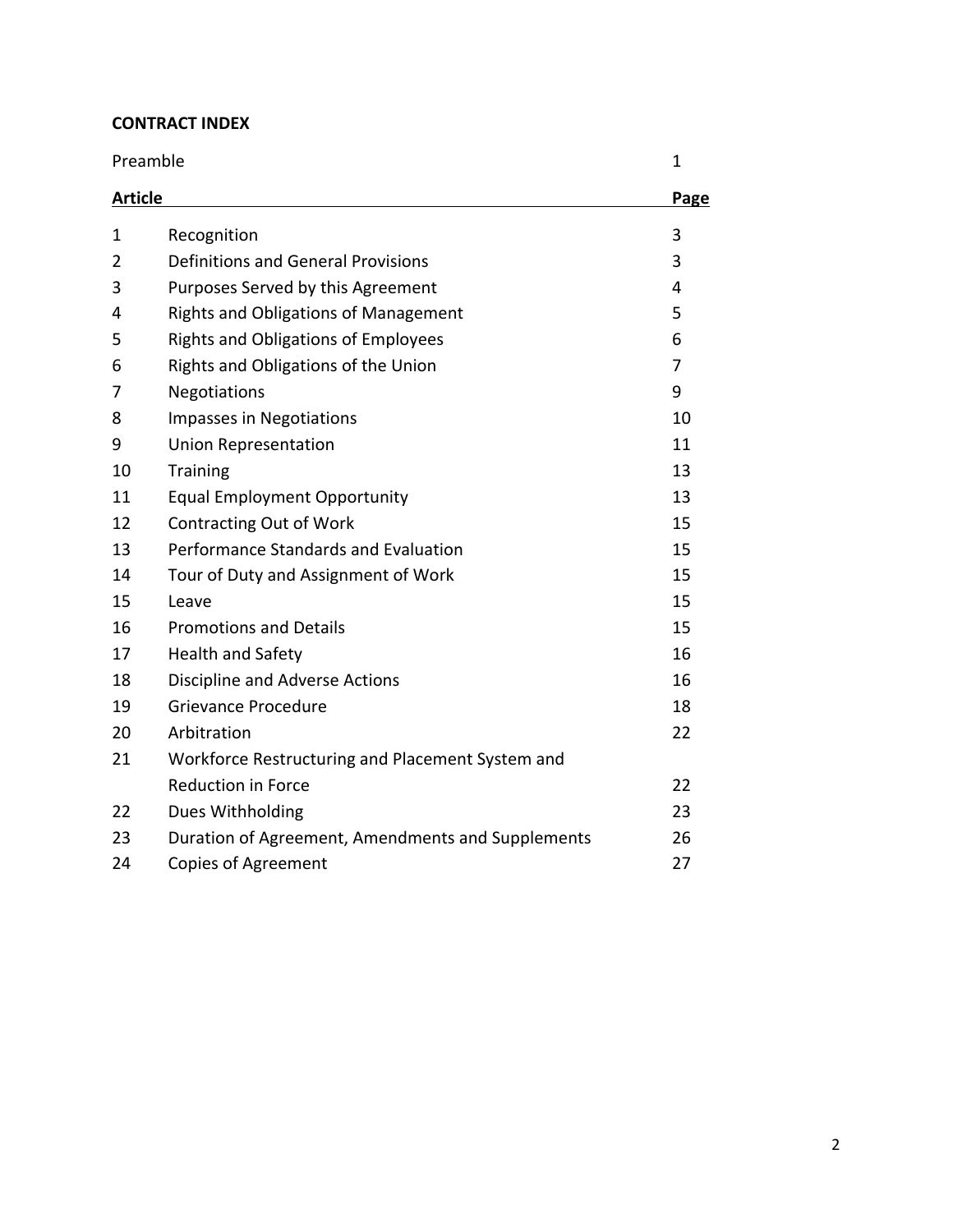#### **Recognition**

**Section 1.** Management recognizes the Union as the exclusive representative of all bargaining unit Employees in the unit as defined in Section 2 below, and the Union recognizes the rights and obligations of Management to manage the Forest. The Union agrees to represent all bargaining unit employees in the unit in a fair and equitable manner with respect to grievances, bargaining, personnel policies, practices, and working conditions without regard to Union membership, race, color, religion, sex, age, national origin, political affiliation, marital status, or disability.

**Section 2.** Management hereby recognizes that the Union is the Exclusive Representative of all eligible employees in the certified units, as follows: National Forest and Grasslands (Unit A) and Pine Ridge Civilian Conservation Center (Unit B).

Unit A: All nonprofessional employees employed by the Nebraska National Forest at Wall, South Dakota; Hot Springs, South Dakota; Halsey, Nebraska; and Chadron, Nebraska.

> EXCLUDING all Job Corps employees services by the Forest Service at Chadron, Nebraska, professional employees, all management officials, supervisors, and employees described in Chapter 71, Title 5, U.S. Code.

Unit B: All employees of the Pine Ridge Civilian Conservation Center including professional employees.

> EXCLUDED are all employees engaged in Federal personnel work in other than a purely clerical capacity, management officials, and supervisors as defined in Executive Order 11491, as amended.

### **ARTICLE 2**

#### **Definitions and General Provisions**

**Section 1.** The following listed or referenced definitions of terms or words are agreed upon to assist in the clarification of the interpretation, application, and administration of the terms of this agreement.

**Section 2.** The definition of terms or words in 5 U.S.C. Chapter 71, will apply to this agreement. Interpretation of terms or words will be governed in the same manner that the provisions of Chapter 71 of Title 5, U.S.C. are required to be interpreted under 5 U.S.C. 7101; in a manner consistent with the requirement of an effective and efficient Government.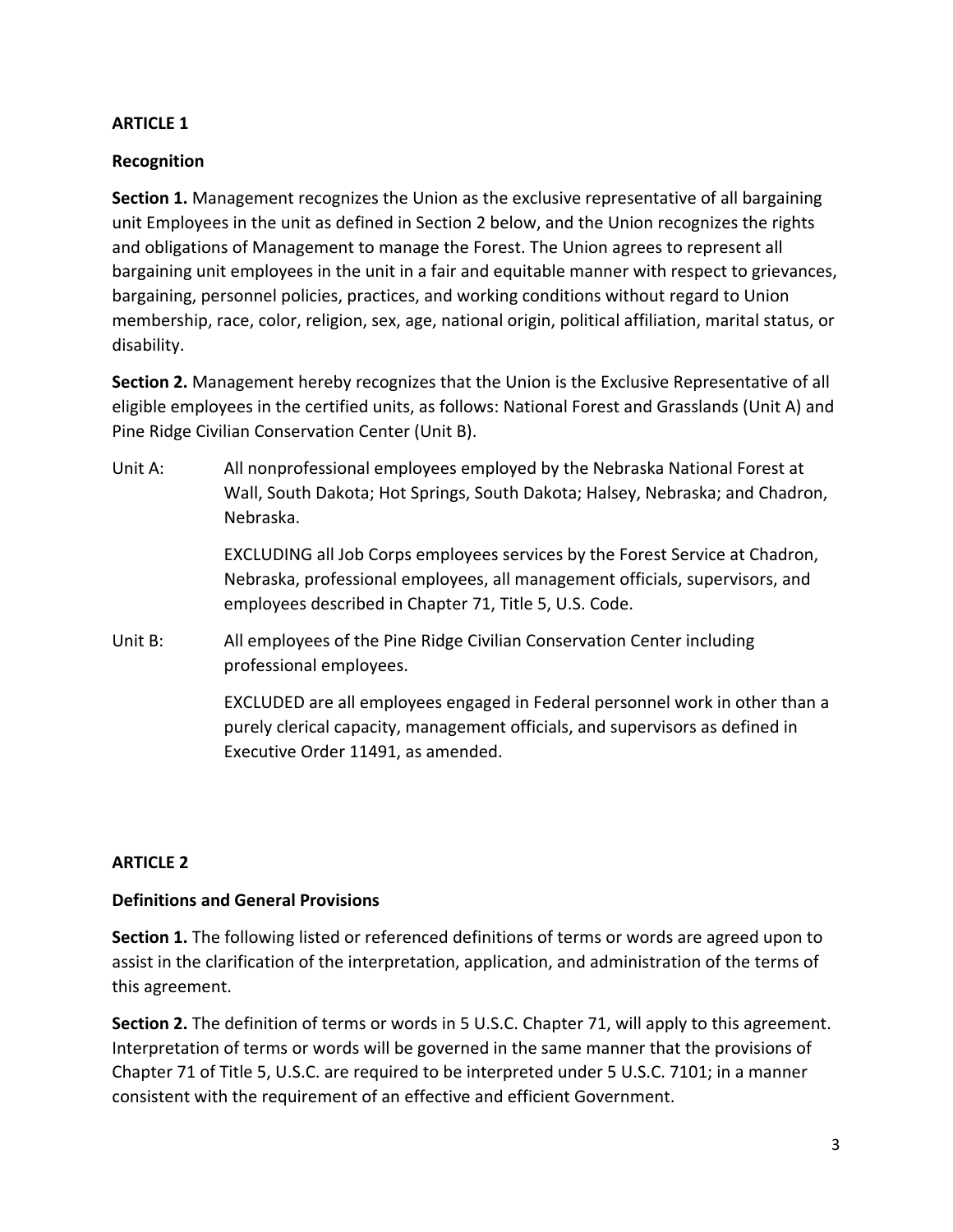**Section 3**. References to Employees (capitalized) or unit employees will refer only to Employees included in the exclusive representation unit. References to employees (lowercase) or Department employees will take the meaning of employees as generally defined in 5 U.S.C. 7103.

**Section 4.** References to work supervisor or supervisor will refer to the immediate supervisor of an Employee or the supervisor's designated acting.

**Section 5.** References to Union Representative will refer to an official of the Union, or any other person specifically designated by the Union to represent the Union in dealings with Management, whether or not the official or representative so designated is employed by the Federal Government.

**Section 6.** References to laws and government-wide regulations refer to the most current applicable regulations or statute existing at the time the agency is exercising one of its management rights.

# **ARTICLE 3**

## **Purposes Served by this Agreement**

**Section 1.** 5 USC 701 (a) (1) (Whereas) experience in both private and public employment indicates that the statutory protection of the employees to organize, bargain collectively, and participate through labor organizations of their own choosing in decisions which affect them--

- A. safeguards the public interest,
- B. contributes to the effective conduct of public business, and
- C. facilitates and encourages the amicable settlements of disputes between employees and the Employer involving conditions of employment; and
- D. Whereas the public interest demands the highest standards of employee performance and the continued development and implementation of modern and progressive work practices to facilitate and improve employee performance and the efficient accomplishment of the operations of the government. Therefore, labor organizations and collective bargaining in the Civil Service are in the public interest.

**Section 2.** The Employer recognizes the right of employees to organize and express their views collectively, that participation of Union representatives when personnel policies change in the negotiation and implementation of personnel policies, practices or working conditions affecting them contributes to the effective conduct of the unit that the effective administration of the unit and the well-being of its employees require that orderly and constructive relationships be maintained between the Union and management officials, and that effective labor management cooperation requires a clear statement of the respective rights and obligations of the Union and the Employer.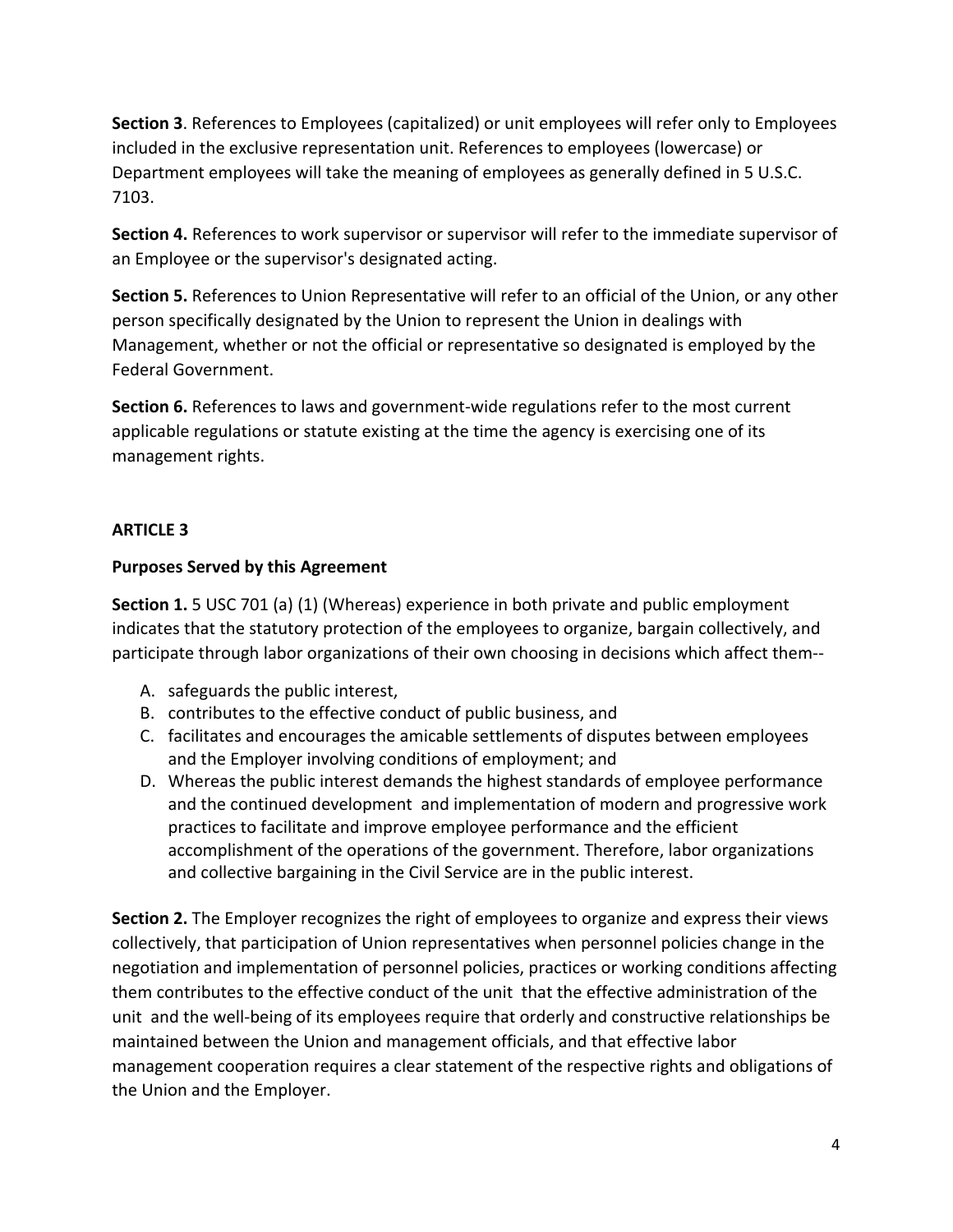**Section 3.** This agreement defines certain roles and responsibilities of the parties hereto; states policies, procedures, and methods that govern working relationships between the parties, and identifies subject matter of proper mutual concern to the parties who have entered into agreement primarily for the following reasons:

- a. to improve the efficient administration and management by means of obtaining the active interest, support, and cooperation of employees in determining and maintaining general working conditions that are satisfactory to them and that contribute to the efficiency of the Federal service to the public. This includes the following objectives:
	- 1. to promote fair and reasonable working conditions;
	- 2. to promote improved programs designed to aid employees in achieving their acknowledged and recognized job-related objectives;
	- 3. to promote the highest degree of morale in the employee.
- b. to establish a basic understanding relative to matters affecting conditions of employment under this agreement;
- c. to facilitate the adjustment of grievances and disputes in carrying out the intent in U.S. Code, Section 7121.
- d. to promote effective employee/management relations between the employer and Employees; and
- e. to provide a safe and healthful work environment.

### **ARTICLE 4**

### **Rights and Obligations of Management**

**Section 1.** 5 USC 7106. Nothing in this agreement shall affect the authority of Management-

- A. to determine the mission, budget, organization, number of Employees, and internal security practices; and
- B. in accordance with applicable laws-
	- 1. to hire, assign, direct, layoff, and retain Employees, or to suspend, remove, reduce in grade or pay, or take other disciplinary action against such Employees;
	- 2. to assign work, to make determinations with respect to contracting out, and to determine the personnel by which operations shall be conducted.
	- 3. with respect to filling positions, to make selections for appointments from
		- a. among properly ranked and certified candidates for promotion; or
		- b. any other appropriate source; and
- C. to take whatever actions may be necessary to carry out the mission during emergencies.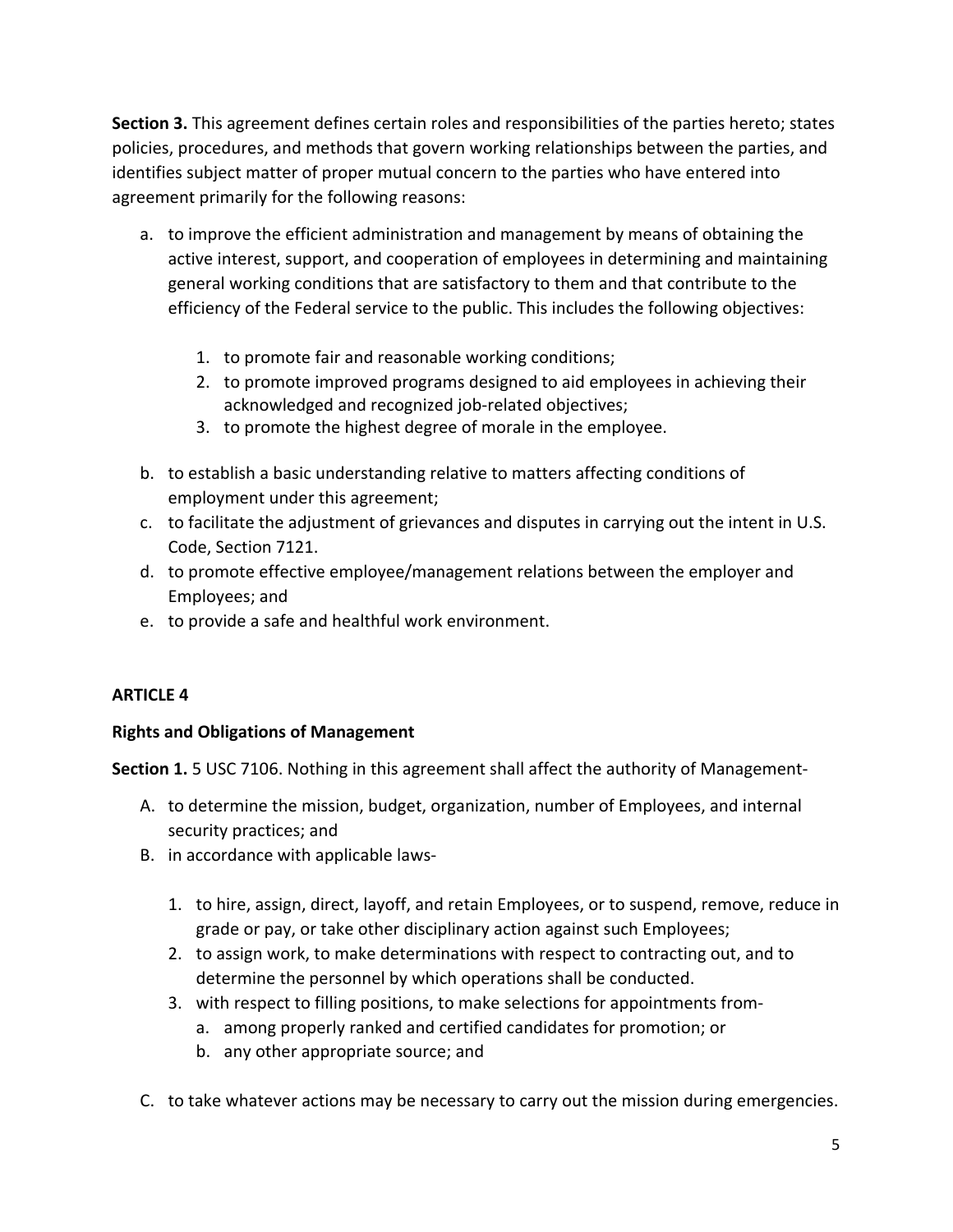**Section 2.** Nothing in this agreement shall preclude Management and the Union from negotiating 5 USC 7106 (b)--

- a. at the election of the Agency, on the numbers, types and grades of Employees or positions assigned to any organizational subdivision, work project, or tour of duty, or on the technology, methods and means of performing work;
- b. procedures which Management will observe in exercising any authority under this section; or
- c. appropriate arrangements for Employees adversely affected by the exercise of any authority under this section by such Management officials.

**Section 3.** To the extent that Management policies are in conflict with this agreement, the provisions of the agreement will govern, except for Management policies for which there is a compelling need.

**Section 4.** Management will observe all rules of conduct established by law, Department Regulation, Agency and Forest Policy.

## **ARTICLE 5**

## **Rights and Obligations of Employees**

**Section 1.** 5 USC.71, each Employee will have the right to form, join, or assist any labor organization, or to refrain from any such activity, freely and without fear of penalty or reprisal, and each Employee will be protected in the exercise of such right. Except as otherwise provided under this Agreement such right includes the right-

- A. to act for the Union in the capacity of representative and the right, in that capacity, to present the views of the Union to Management and other officials of the executive branch of the Government, the Congress, or other appropriate authorities, and
- B. to engage in collective bargaining with respect to conditions of employment through representatives chosen by Employees under Chapter 71, U.S. Code, Title 5.

**Section 2.** It is further agreed that the rights described in Section 1 preceding do not extend to participation in the Management of labor organization or to acting as a representative of any such organization where such participation or activity would result in a conflict of interest or otherwise be incompatible with law or with the official duties of an Employee.

**Section 3.** Employees have the right to bring matters of personal concern to the attention of the appropriate Union or Management official in accordance with applicable laws, rules, regulations and established policies, and to choose their own representative in a grievance or appeal action which is consistent with law and regulations. Under certain circumstances,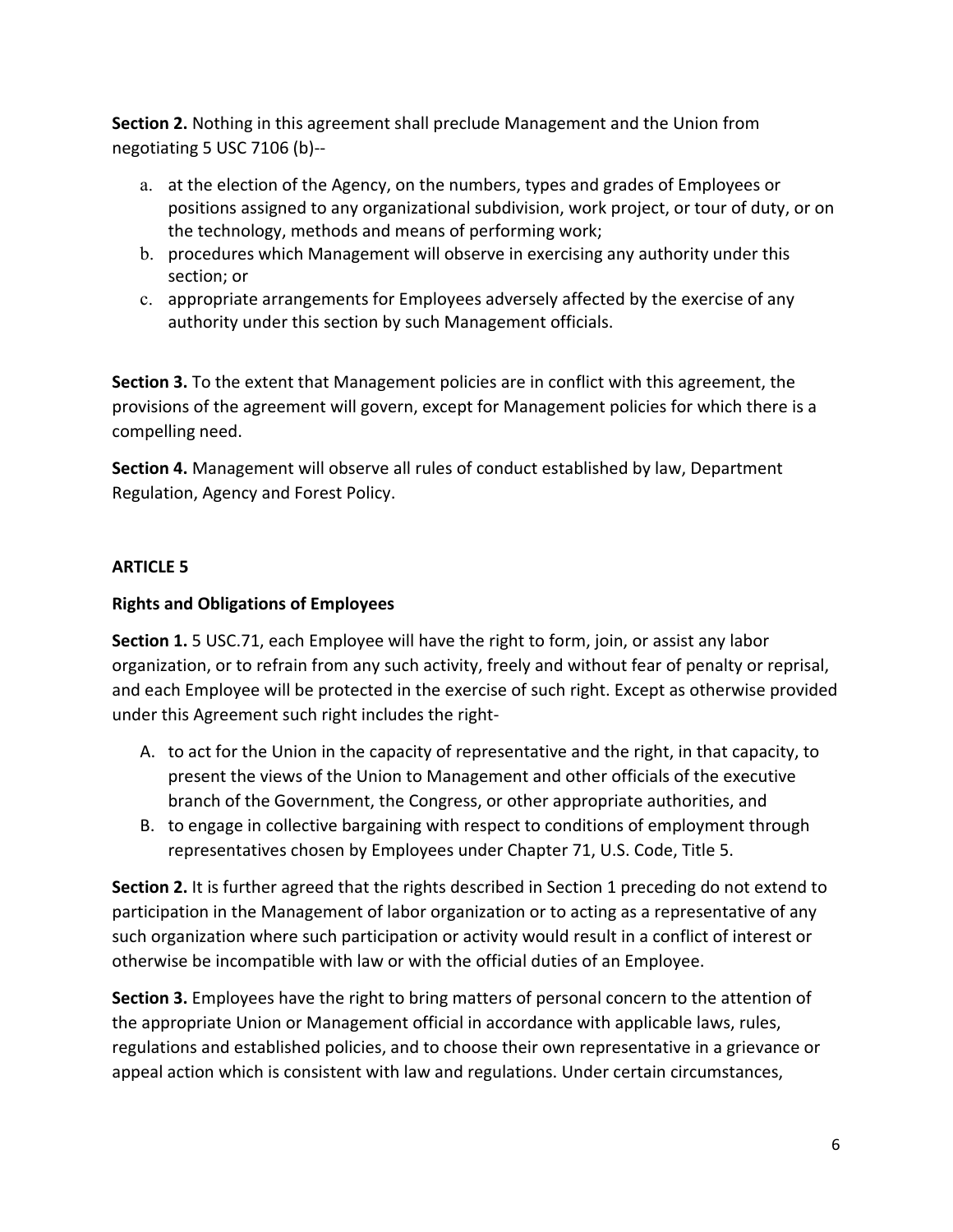Agencies can oppose an employee's choice of representative such as when the choice presents a conflict of interest.

**Section 4.** The Union and Management agree that all provisions of this Agreement and of applicable laws, Chapter 71, Title 5, U.S. Code, as amended, and regulations will be applied fairly and equitably to all Employees in the unit.

**Section 5.** 5 USC 71, nothing in the Agreement will require employees to become or remain a member of the Union, or to pay money to the organization except pursuant to a voluntary, written authorization by a member for the payment of dues through payroll deductions.

**Section 6.** It is agreed that Employees will have access to their official personnel folders (OPF) in accordance with existing regulations. No material of any nature, which might reflect adversely upon an Employee's character or career, will be placed in the employee's OPF without the Employee's knowledge.

# **ARTICLE 6**

## **Rights and Obligation of the Union**

**Section 1.** 5 USC 7714, the Union, which has been accorded exclusive re cognition, is the exclusive representative of the Employees in the unit it represents and is entitled to act for, and negotiate collective bargaining agreements covering all Employees in the unit. An exclusive representative is responsible for representing the interests of all Employees in the unit it represents without discrimination and without regard to labor organization membership. The Employee, will be given the opportunity to be represented at-

- A. *FormalDiscussion:* Any formal discussion between one or more representatives of Management and one or more Employees in the unit or their representatives concerning any grievance or any personnel policy or practice or other general condition of employment.
	- 1. All of the following factors must be present in order for there to be a formal discussion:
		- a. *Attendance* At least one Management representative and one employee covered by the collective bargaining contract.
		- *b. Discussion Topic* Conditions of employment (heating, smoking areas, desk location, parking, etc.) Grievances or appeals.
		- *c. Formality* Scheduled. Agenda. Notes/Minutes. Required.
	- 2. Roles and Requirements:
		- *a. Management*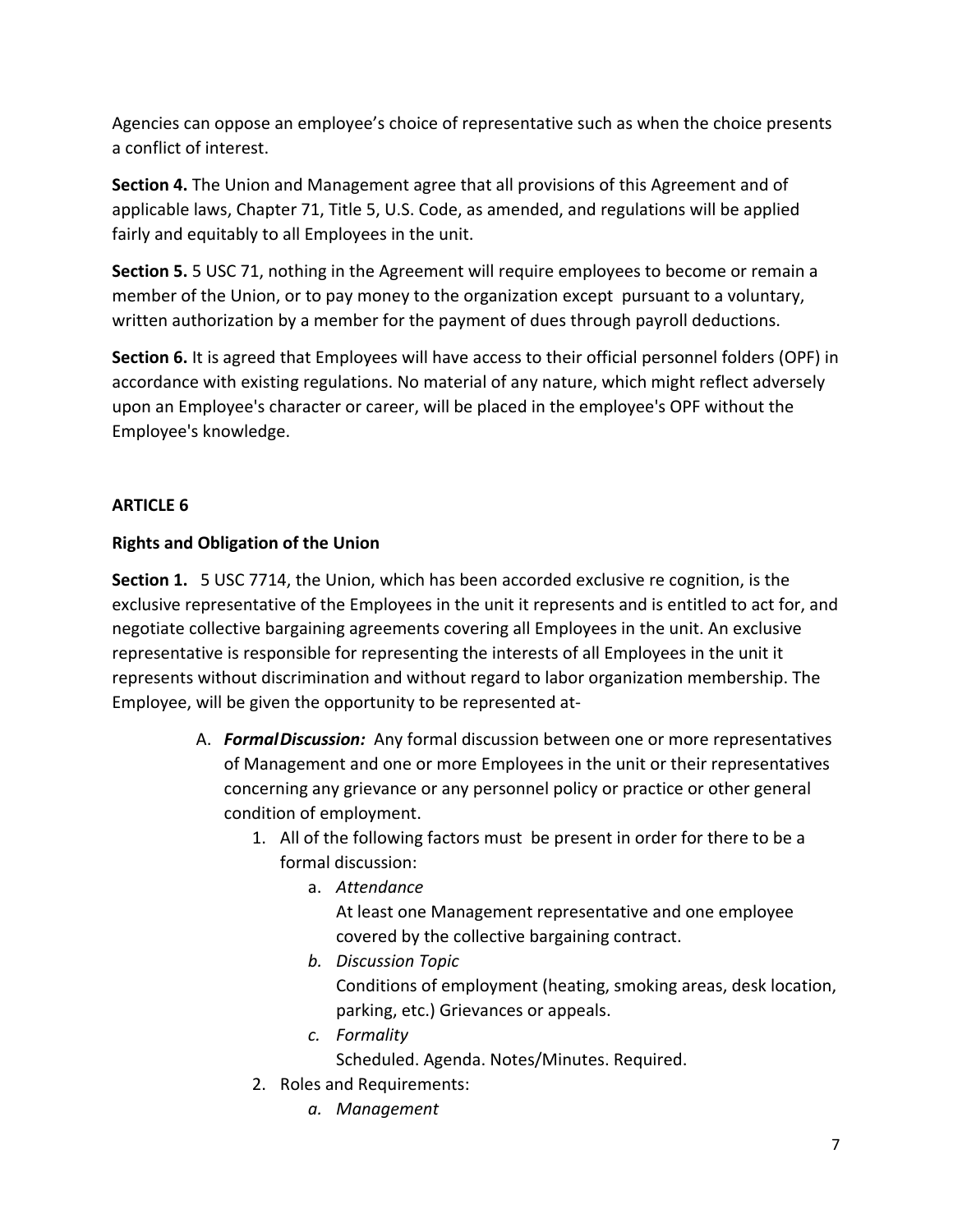Notify union representative. Provide opportunity to attend.

- *b. Union* Attend as representative, if they desire. Relevant questions and comments.
- *B. Weingarten Rights:* Any examination of an Employee in the unit by a representative of Management in connection with an investigation if;
	- 1. the Employee reasonably believes that the examination may result in disciplinary action against the Employee; and
	- 2. the Employee requests representation.
	- 3. Weingarten Rights will be posted on all common bulletin boards at Nebraska National Forest and Grasslands/Pine Ridge Civilian Conservation Center.

**Section 2.** The right to be present during formal discussions between Management officials and Employees does not extend to informal discussions.

**Section 3.** The Union agrees to assist Management in efforts to improve safety practices, combat tardiness and absenteeism, encourage energy conservation, develop effective work relationships, promote understanding of personnel policies, practices, conditions of employment and provisions of this agreement, and to encourage the submission of suggestions and cost reduction ideas.

**Section 4.** It is agreed that internal business of the Union such as soliciting membership, collecting dues, electing officers, meetings, conferences, and distribution of literature will be conducted during the non-duty hours of the employees involved.

**Section 5.** The Union has the right to represent an Employee at appeal and grievance proceedings if so requested by the Employee, however, an Employee may restrict union attendance at informal EEOC proceedings and reasonable accommodations discussions. It is agreed that the Union will be provided the opportunity to be present at the adjustment of a grievance of an Employee even though the Employee may not have chosen a representative of the Union.

**Section 6.** Management will recognize duly elected officials and Union representatives appointed by the Union, and those individuals designated, in writing, by the Union to be Union representatives. The Union will provide Management with a listing of representatives by name on a quarterly basis or as needed.

**Section 7.** Reports, recommendations, reviews, assessments, evaluations and costs incurred from Management therefrom regarding all grievances and complaints involving the Employees will be given to the President of the Union or his/her designee upon request, subject to the availability of data and in accordance with the Privacy Act and/or FOIA, current case law, and information request requirements (5 USC 7114 (b) (4)).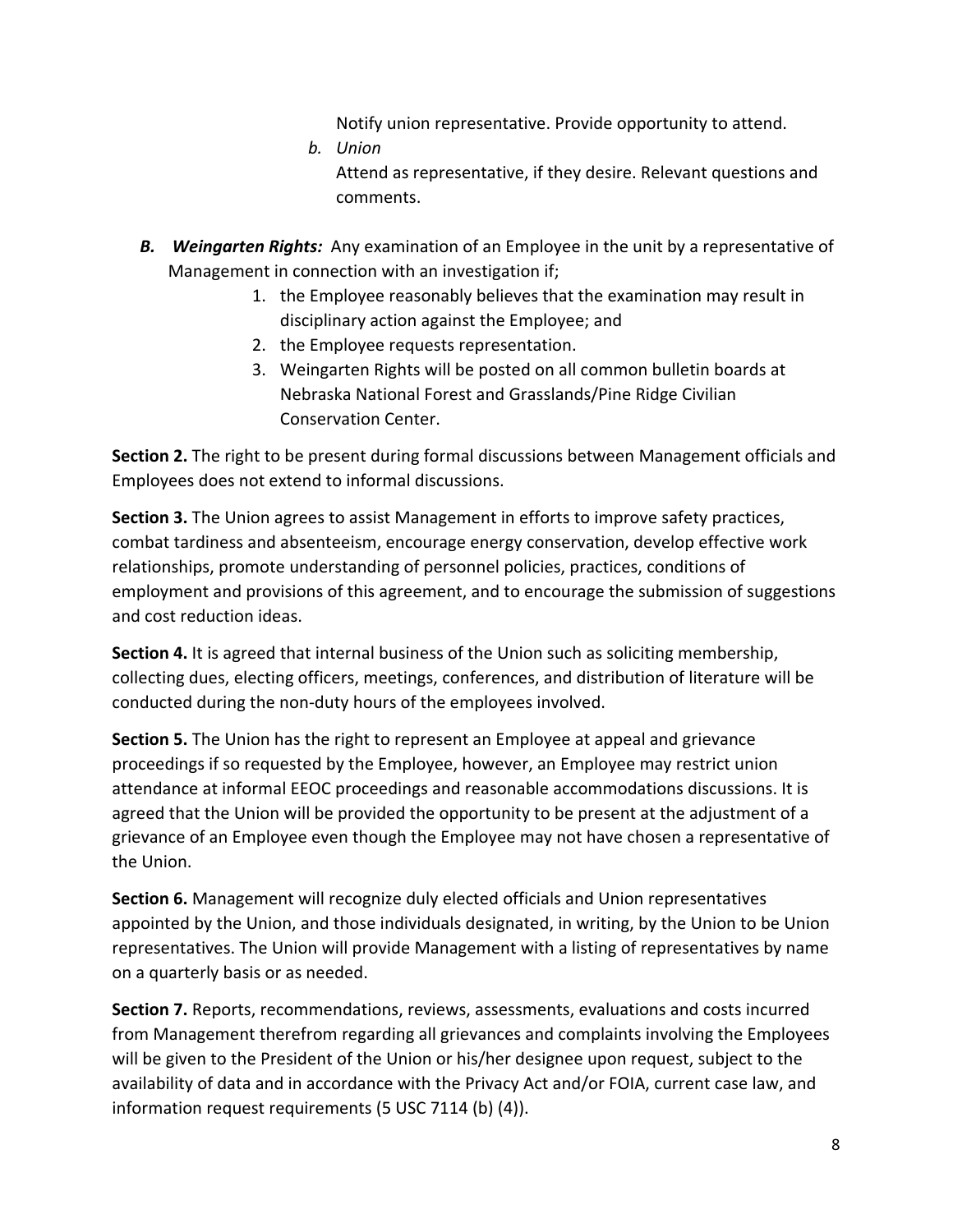**Section 8.** Management recognizes the right of the Union to file alleged unfair labor practice (ULP) charges when the Union believes Management has taken an action that violates the provisions of 5 USC 7116 (a). Prior to a ULP being filed, the filing party will file a Notice of Intent to file a ULP. The charged party will have 15 calendar days to respond.

## **ARTICLE 7**

## **Negotiations**

**Section 1.** It is agreed and understood that matters appropriate for negotiation between the parties are policies, practices, and procedures and matters affecting conditions of employment that are more than de minimis as required by Chapter 71, Title 5, U.S. Code and case law. The Employer shall give due regard to the obligations imposed by applicable laws, rules, regulations, and this Agreement.

However, the obligation to meet and negotiate does not include matters excluded by provisions of Article 4 and law as required by Chapter 71, Title 5, U.S. Code. This does not preclude the parties from negotiating agreements on the procedures and impact of implementing substantive changes required by law or regulation issued at a higher level.

**Section 2.** Prior to publishing any new or revised policy effecting substantive conditions of employment in the unit, Management shall provide to the Union's President written notice of the proposed change(s) of the bargaining unit employee's conditions of employment (that are not otherwise covered by the parties' agreement). A period of fourteen (14) calendar days from date of receipt to advise the Employer, in writing of the Union's request to negotiate and provide the Employer written proposals.

**Section 3.** After receipt of the Union's proposals, the Employer and the Union will bargain, as appropriate and in accordance with applicable law, rule and regulation. If the Union's proposals are not provided to the Employer within fourteen (14) calendar days as stated above, then the request to negotiate will be deemed waived and closed, and the Employer may proceed with implementation, unless an extension is requested and approved in advance.

**Section 4.** Negotiations will take place as soon as practical, but no more than fourteen (14) calendar days after the Union has provided proposals, unless the parties mutually agree to extend the period. The Parties will strive to reach agreement and conclude bargaining within fourteen (14) calendar days from the start of negotiations. The bargaining period may be extended by mutual agreement of the Parties.

**Section 5.** Should the Parties not come to an agreement within fourteen (14) calendar days, the Employer may implement the change in its discretion. However, post-implementation bargaining procedures pursuant to Section 6 of this article will apply if the Parties are unable to reach agreement prior to the implementation date declared by the Employer.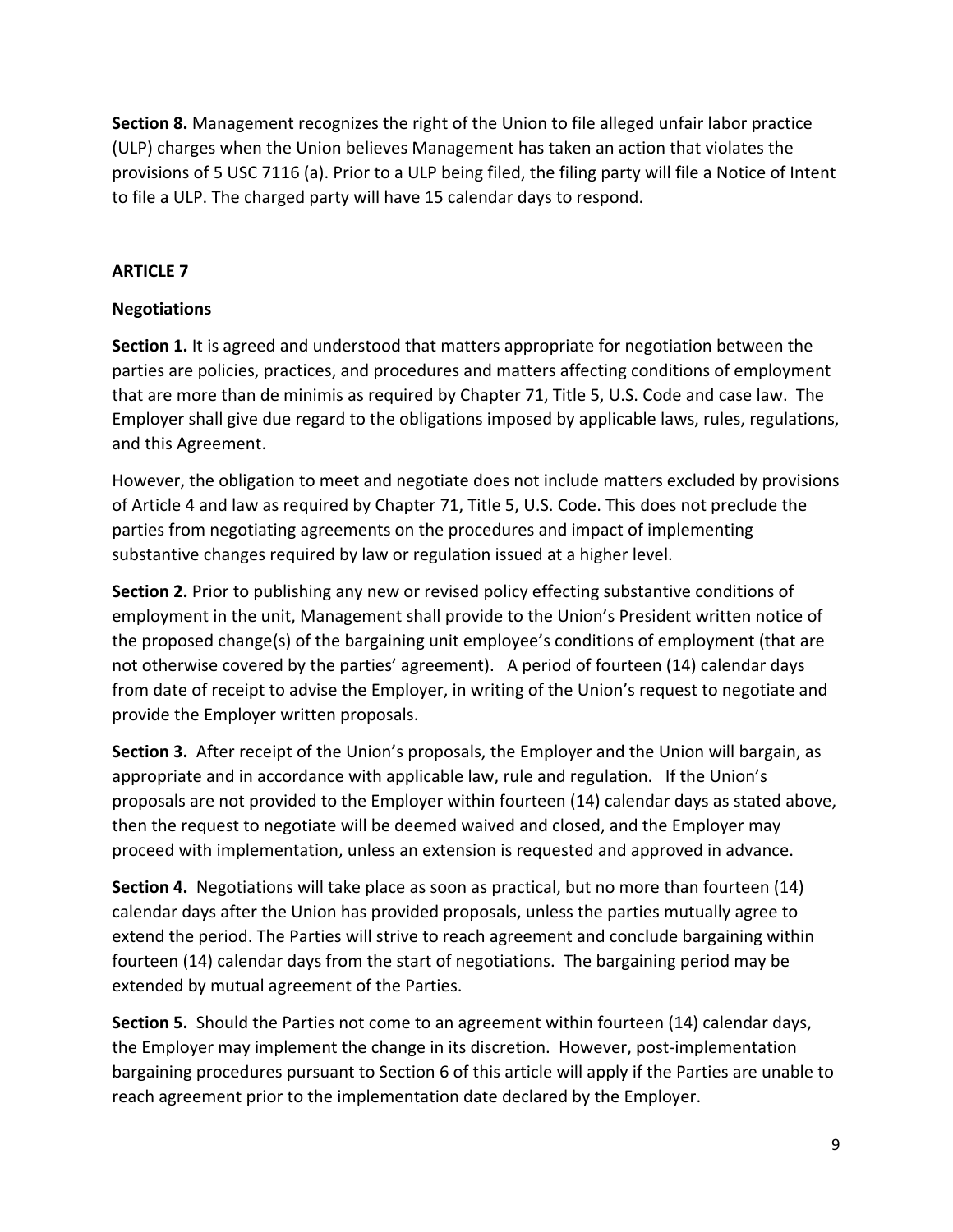**Section 6.** Post-Implementation Bargaining Procedure

- A. Definition. Post-implementation bargaining is bargaining after a management-initiated change has been implemented. When the Employer determines that a particular change is necessary or appropriate, in accordance with law, rule or regulation, and must be implemented by a certain date, post-implementation procedures will apply if the parties are unable to reach agreement prior to the implementation date of the change.
- B. Post Implementation Bargaining Procedure. The Union will be provided notice of change following the implementation date by the Employer and afforded the opportunity to bargain. The Union will have fourteen (14) calendar days to submit their demand to bargain accompanied by their bargaining proposals related to the implemented change. The Union will be afforded the opportunity to submit bargaining proposals concerning the change for up to fourteen (14) calendar days following the date that implementation by the Employer has occurred. The Union shall not file unfair labor practice charges solely over the Employer implemented change. However, the Union reserves all other rights pursuant to applicable laws and regulations. Once Union proposals have been submitted to the Employer, the procedures above will apply.

**Section 7.** Agency Head Review. All negotiated agreements shall be subject to review by the head of the Agency, or designee pursuant to 5 U.S.C §7114 (c).

# **ARTICLE 8**

### **Impasses in Negotiations**

**Section 1.** When the Union and Management determine that an impasse has been reached on an item in negotiation, the item will be set aside. After all negotiable items on which agreement can be reached have been disposed of, the parties will once more attempt to resolve any existing impasse items.

**Section 2.** If the Union or Management concludes that an impasse has been reached on an issue, either party may request mediation from the Federal Mediation and Conciliation Service (FMCS) by stating its position in writing, together with a notice of intent to request mediation. Within fourteen (14) calendar days after receipt of the notice the other party may submit, in the interest of compromise, a counter proposal. Failure to submit a counter proposal within these fourteen (14) calendar days will constitute agreement to proceed with mediation.

**Section 3.** If, after discussion between the parties of the counter proposal submitted in accordance with Section 2 above, either party concludes that the impasse still exists, it will notify the other party in writing and request mediation as indicated in Section 4 below.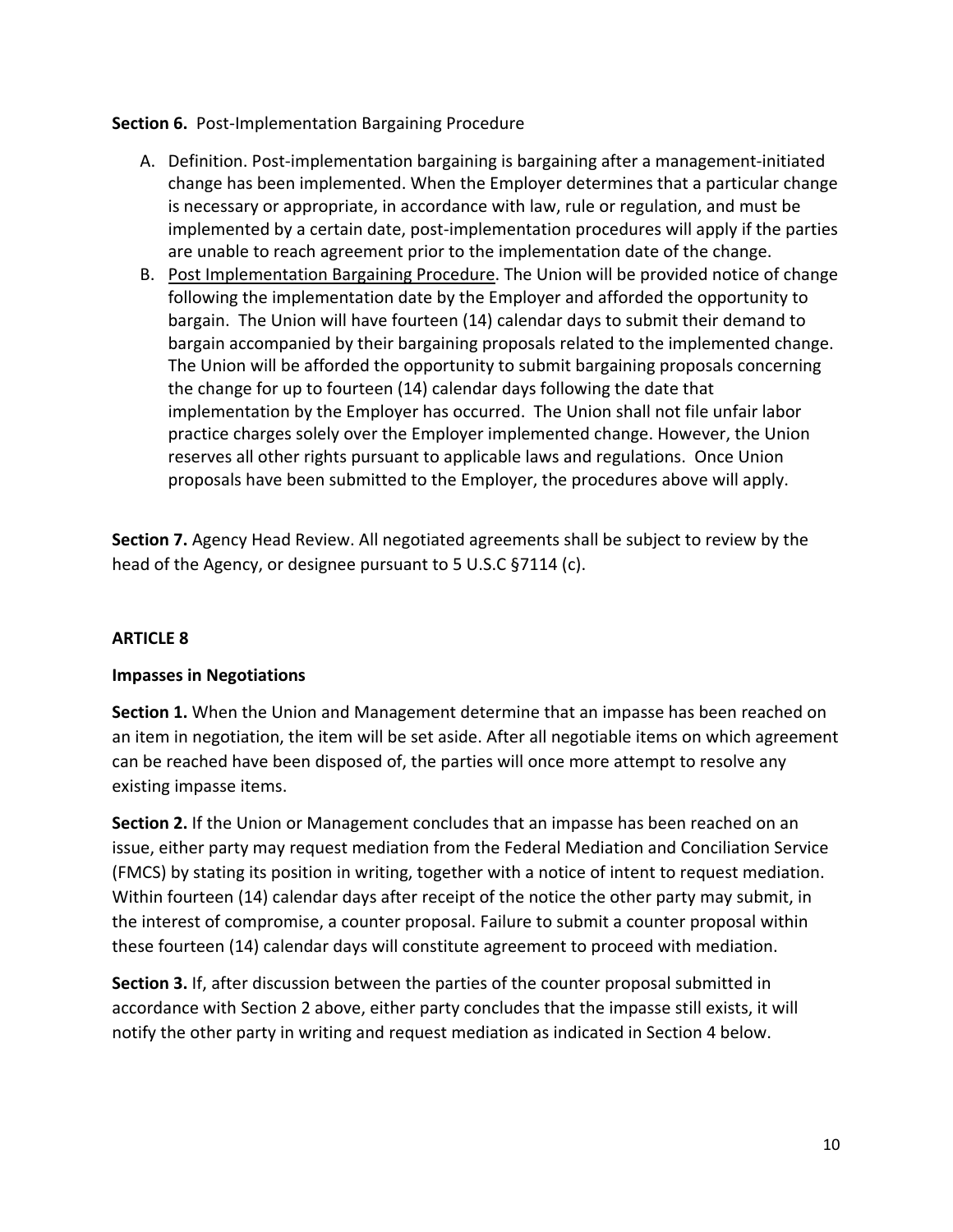**Section 4.** Within fourteen (14) calendar days after either or both parties conclude that the impasse still exists, either or both parties will request FMCS to provide mediation service in accordance with the procedures set forth in the regulations of the service.

**Section 5.** The above does not preclude either party from presenting, in the interest of reaching an agreement, a substantive counter proposal at any stage in this procedure that would continue negotiations without the assistance of mediation.

**Section 6.** It will be the function of the mediator to assist both parties without taking sides. The mediator will make no public recommendations concerning issues.

**Section 7.** When the service of FMCS fails to resolve a negotiation impasse, the issue involved will be referred within fourteen (14) calendar days to the Federal Impasse Panel by the Local and/or Forest Supervisor/Center Director, or both, in accordance with Chapter 71, Title 5, U.S. Code, as amended.

## **ARTICLE 9**

### **Union Representation**

**Section 1.** Management recognizes the right of the Union to designate union representatives. It is understood that the Union, in appointing such Union representatives, does so for the express purpose of improving relationships by helping to settle problems at the lowest possible organizational level. The Union will provide the Employer with electronic lists of all designated Union representatives within 30 days of the effective date of this Agreement. The Union will provide an updated list when there is a change to a designated Union representative within two (2) calendar days. Only those employees identified on the list provided by the Union will be authorized to use union time.

**Section 2.** Management and the Union recognize that work supervisors are the key persons for Management and union representatives are key persons for the Union. It is agreed that work supervisors and union representative(s) will strive in good faith to:

- A. promote and maintain high morale and friendly relations;
- B. cooperate in their dealings;
- C. settle grievances as they arise in a positive manner;
- D. respect each other's position.

**Section 3.** The Union and Management agree that the following conditions will be observed in performance of union representative functions.

A. The union representative will observe all rules of conduct established by law, regulation, Agency and Forest policy.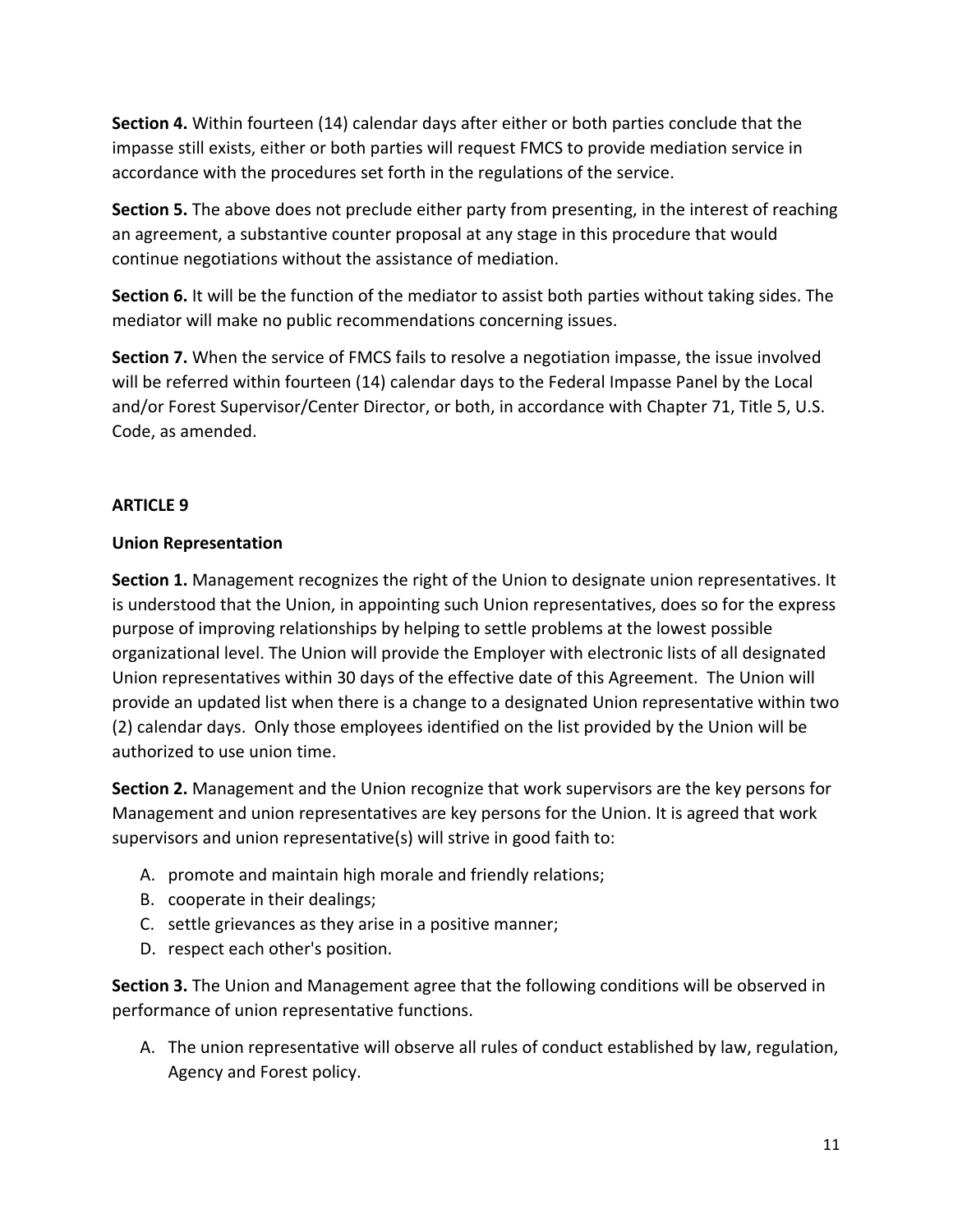- B. The union representative shall obtain permission from his/her work area to perform the union representative function. This request of the union representative shall include information as to the general purpose of absence, where he/she will be and how long he/she expects to be gone.
- C. Union requests for official time will be granted based on workload, number of employees available, types of skills needed to accomplish the work, emergency conditions, etc.
- D. If an official time request is denied, official time will be granted at the earliest available opportunity. It is anticipated that Union officials will spend the majority of their paid time, measured each fiscal year, performing agency business including attending necessary training (as required by the Employer), in order to ensure that they develop and maintain the skills necessary to perform their Employer's duties efficiently and effectively. Authorization of taxpayer funded union time under section 7131(d) of title 5, United States Code, shall be reasonable, necessary, and in the public interest. However, the total number of official time hours used by Union Representatives in this unit will be no greater than 80 hours per year (Union Bank), excluding term negotiations, FLRA proceedings, and FSIP proceedings.
- E. Upon release from work, the union representative will call the supervisor of bargaining unit Employee and request reasonable time to carry out union representation work. The union representative will inform his/her work supervisor when he/she returns to his/her normal work functions and record timesheet according to the representational function.
	- 1. Consistent with 5 U.S.C. 71 and this Agreement, union representatives will be granted union time, subject to availability and as described below for only the following representational activities. Negotiations (limited to Term Negotiations) – to prepare for and negotiate a collective bargaining agreement, in accordance with 5 U.S.C 7131(a). Union representatives will use Transaction code 35.
	- 2. Mid-term negotiations under Article 7 to prepare for and bargain over issues raised during the life of a term agreement, in accordance with 5 U.S.C. 7131 (a). Union representatives will use Transaction code 36.
	- 3. Dispute Resolution to appear in proceedings before the Federal Labor Relations Authority during such time as an employee would otherwise be in a duty status, in accordance with 5 U.S.C. 7173 (c). Union representatives will use Transaction code 37.
	- 4. General Labor-Management Relations to preform miscellaneous representational activities authorized under 5 U.S.C 7131(d), subject to availability of hours in the Union Bank as described in section D. Union representatives will use Transaction code 38.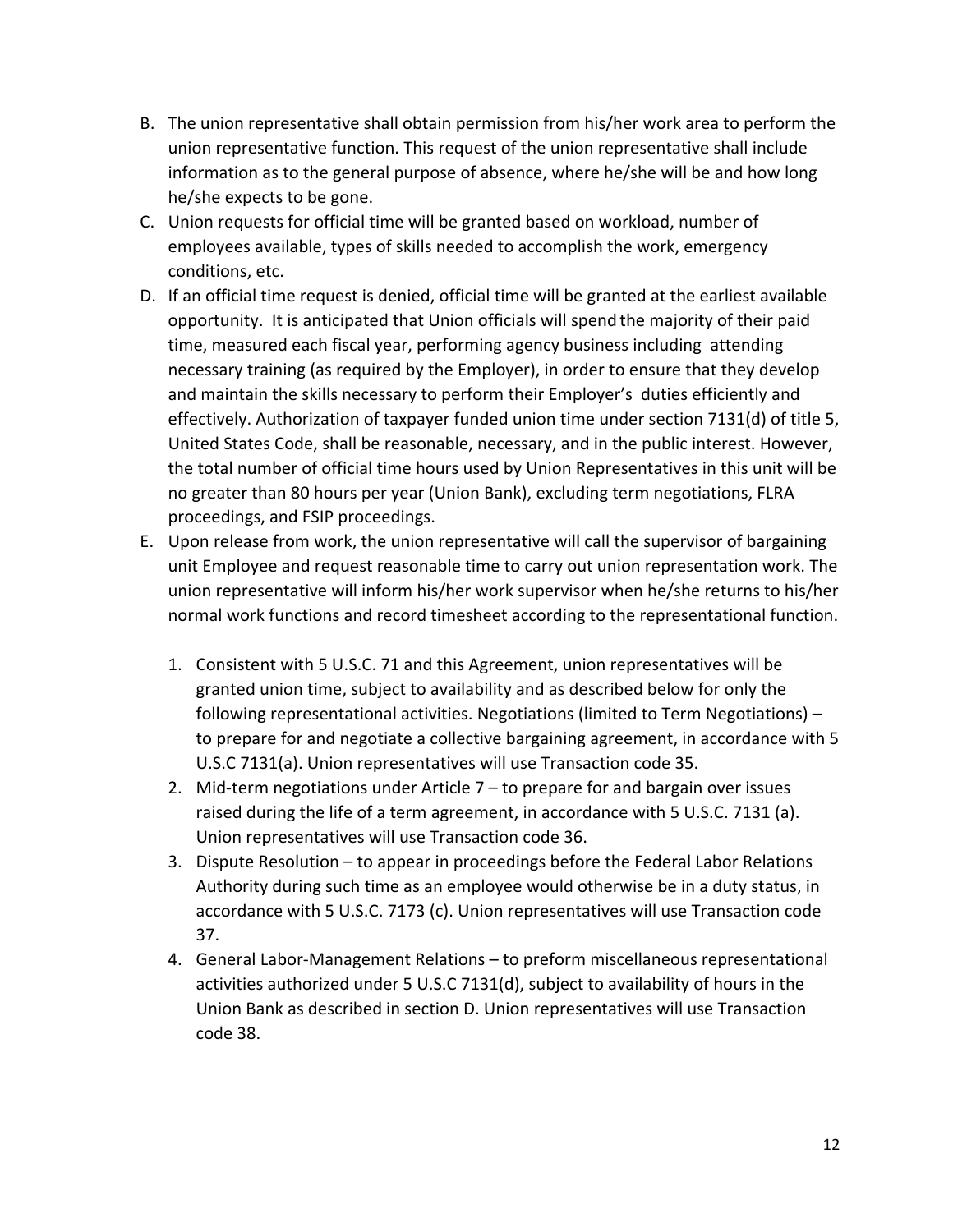C. The union representative function will be performed in a dignified manner and if possible will not be performed in full view of the general public, students, and other unconcerned individuals.

## **ARTICLE 10**

#### **Training**

**Section 5.** It is of mutual interest to Management and the Union to see that the Employees perform at the highest professional level at all times. Effort will be made by Management to see that Employees are given the opportunity to attend courses, conferences and seminars to add in their development and achieve the goals and objectives of Management.

**Section 6.** Employees will discuss their training needs with their work supervisors to develop individual training plans. Training provided by Management will have primary focus on the present job and secondary on developmental activities, which will broaden Employees for further responsibilities. Individual training plans will be reviewed per the requirements of the current Department Regulations by the work supervisor with the Employee to ensure that the plan is followed.

**Section 9.** The travel time to attend workshops, seminars, and training, etc., may be compensated for by Management in accordance with provisions of Federal Travel Regulations, Title 5, and the Fair Labor Standards Act.

#### **ARTICLE 11**

### **Equal Employment Opportunity**

**Section 1.** Management agrees not to discriminate on the basis of race, color, religion, sex, national origin, age, disability, reprisal (for prior participation in an EEO activity or having opposed discrimination), political affiliation, sexual orientation, marital status, parental status, or genetic information. Management and the Union agree to cooperate in supporting equal opportunity for all employees.

**Section 2.** Management and the Union agree to support the work environment program to eradicate every form of prejudice and discrimination based on age, sex (including sexual harassment or on the basis of marital status), race, religion, color, national origin, disability, or political affiliation, or other prohibited bases.

**Section 3.** Management will post current agency EEO complaint contacts and procedures.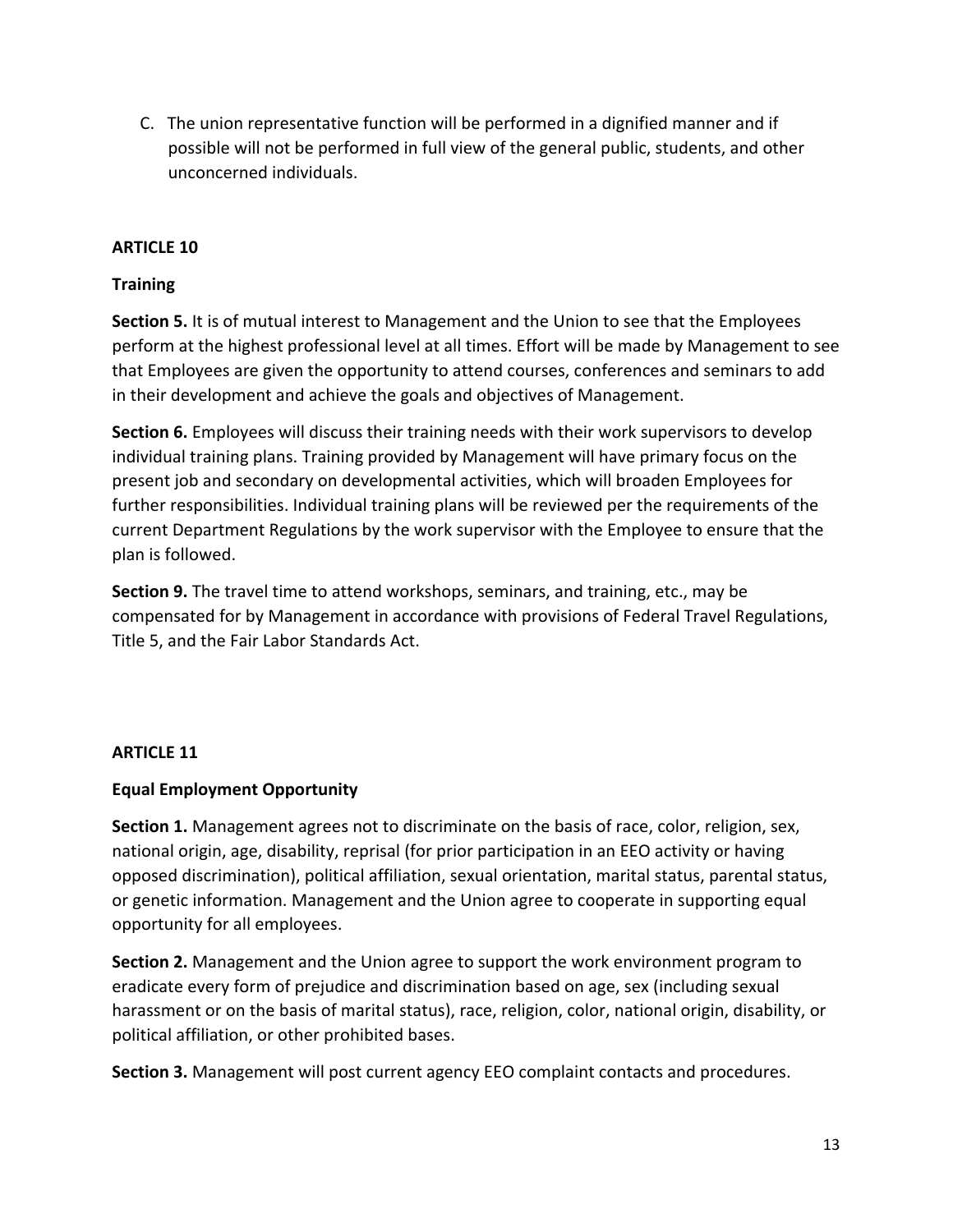**Section 4.** Disputes over the interpretation and application of this Article shall be processed under the negotiated grievance procedure or statute.

## **ARTICLE 12**

### **Contracting Out of Work**

**Section 1.** Management will inform the Union when a proposed contracting activity will affect bargaining unit position(s).

**Section 2.** Placement will be in accordance with current Agency guidance (i.e. WRAPS).

**Section 3.** If contracting out adversely impacts Employees, the Union and Management may negotiate on appropriate arrangements for those Employees.

## **ARTICLE 13**

#### **Performance Standards and Evaluation**

Union and Management agree that performance management will be in accordance with the most current Department Regulation (DR 4040-430 – Employee Performance Management) and Agency performance management system (FSH 6109.13).

### **ARTICLE 14**

### **Tour of Duty and Assignment of Work**

Union and Management agree that tours of duty will be in accordance with current Alternative Work Schedule (AWS) regulations and guidelines.

### **ARTICLE 15**

#### **Leave**

It is understood that a request for leave 2 days or less can be oral or written and the approval can be oral or written as well. Oral requests will normally be answered orally and documented on the timesheet. Supervisors have the right to ask for requests in writing. Written requests for leave will be answered in writing. OPM-71 form is required for leave requests longer than 2 days. Final action on absences will be documented in the Agency's time and attendance system.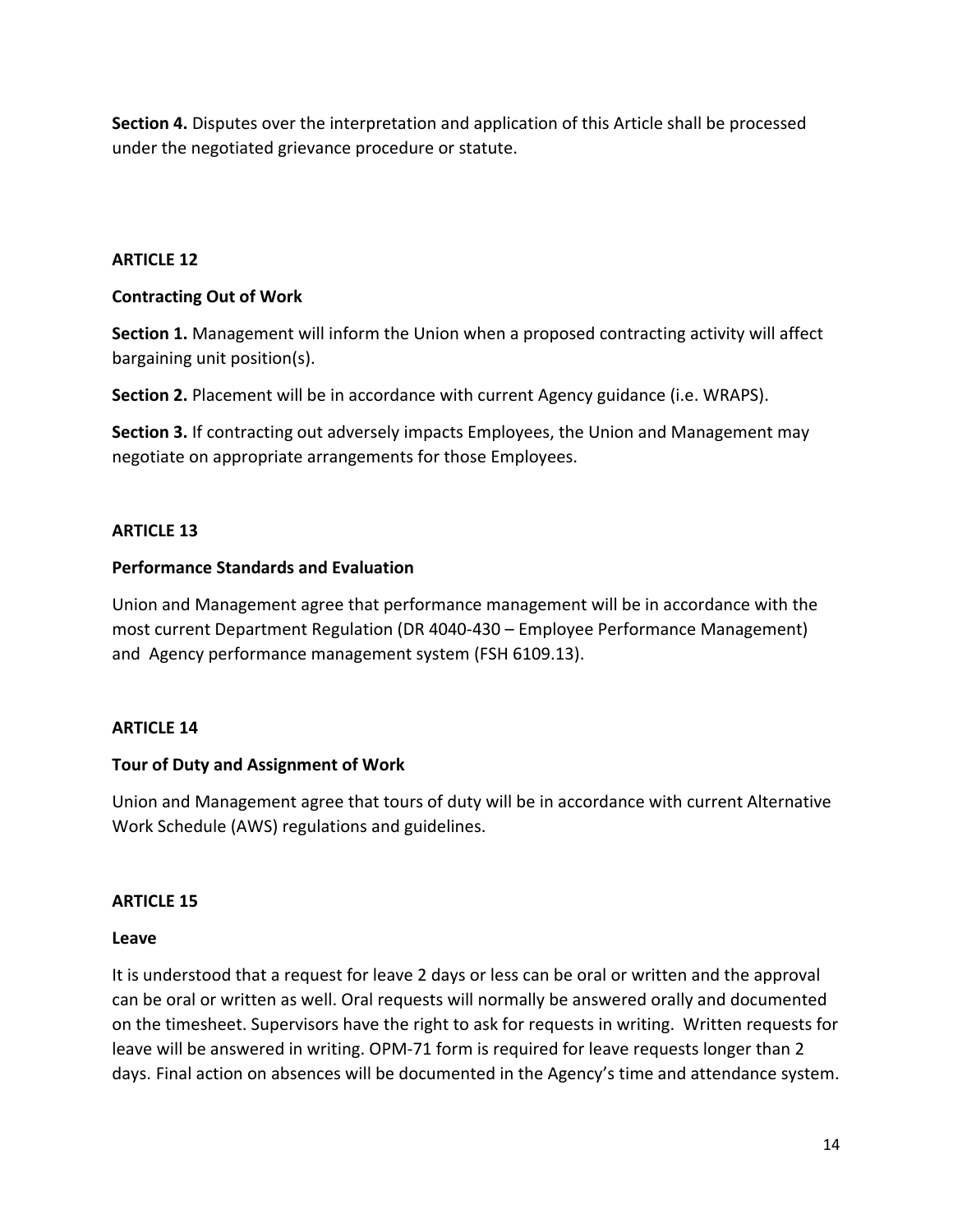**Section 2.** Annual Leave. Employees have the right to use annual leave, but supervisors have the authority to approve or disapprove the time when annual leave may be taken.

An employee must request annual leave as far in advance as practical. In the case of unscheduled leave or unplanned absence from duty, the employee shall notify their supervisor, orally or in writing, within the first two (2) hours of absence. If the employee is unable to notify their supervisor within the first two (2) hours of absence, they shall notify their supervisor as soon as possible.

The decision to approve when leave may be taken must take into consideration the needs of the Employer along with the employee's request. The employee's annual leave request shall be approved as far in advance as practical. In the case of unscheduled leave or unplanned absence, the supervisor will consider the request and make a decision as to how the absence will be charged.

**Section 3.** Sick Leave. An employee must request sick leave as far in advance as practical for reasonably foreseeable absences (e.g. medical appointments). An employee who is absent due to unforeseeable illness or injury shall notify their supervisor, orally or in writing, within the first two (2) hours of absence. If the employee is unable to notify their supervisor within the first two (2) hours of absence, they shall notify their supervisor as soon as possible.

The employee's sick leave request shall be approved as far in advance as practical. In the case of unscheduled leave or unplanned absence, the supervisor will consider the request and make a decision as to how the absence will be charged.

### *Administrative and Other Leave*

**Section 6.** Adverse weather and closures will be in accordance with current Department Regulations and 5 C.F.R. Part 630, Subpart P (Weather & Safety Leave).

**Section 7.** Holidays and non-duty days in conjunction with approve leave time will not be scheduled for overtime or holiday work except in emergencies as defined in Article 2, Section 13.

### **ARTICLE 16**

### **Promotions and Detail**

Union and Management agree that merit staffing will be in accordance with the most current Department Regulation (DR 4030-335-002 – Merit Promotion and Internal Placement).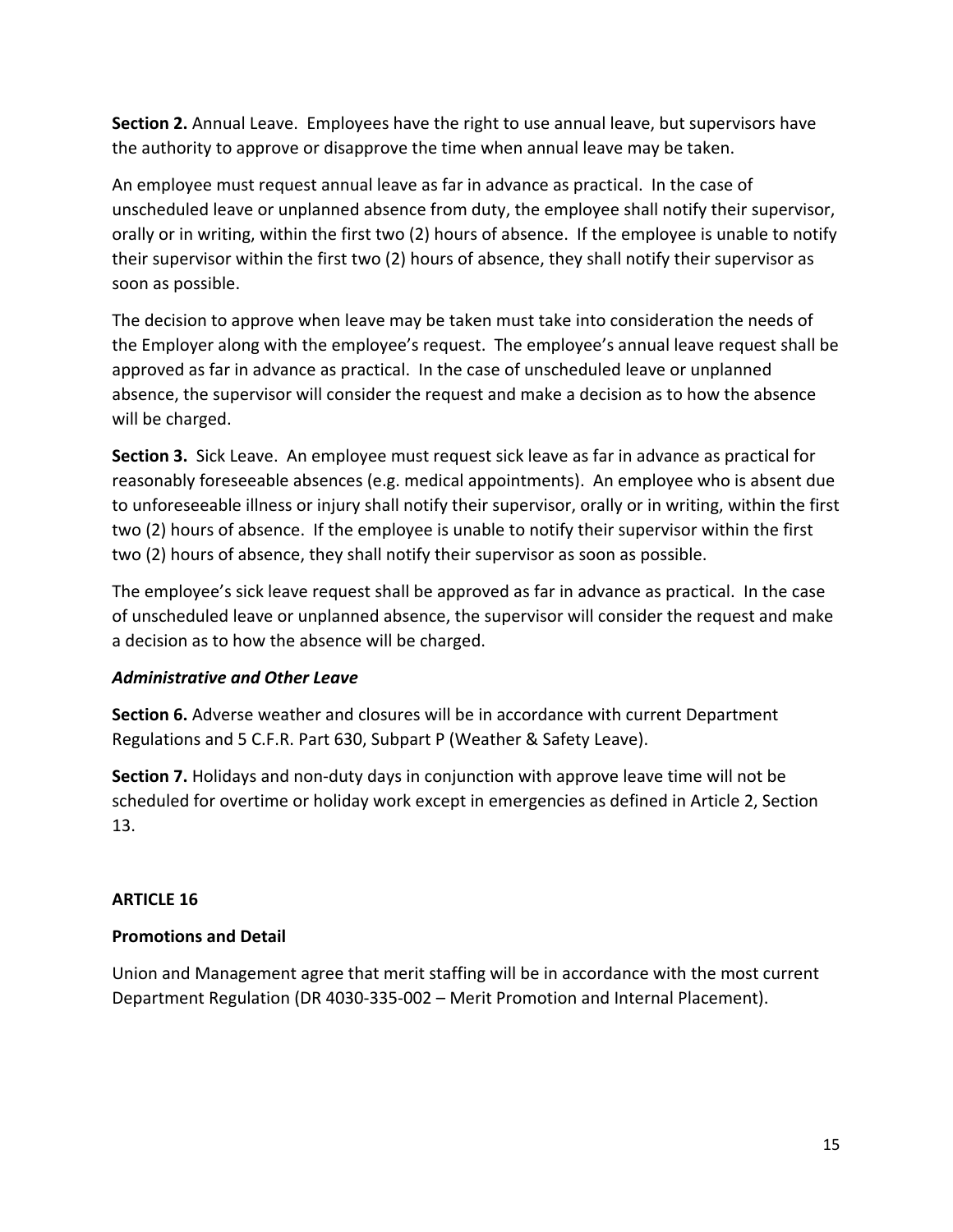#### **Health and Safety**

**Section 1.** Management agrees to provide a safe and healthful work place for all Employees and will comply with applicable Federal laws and regulations relating to the safety and health of Employees. All Employees are responsible for taking immediate action to correct or identify observed unsafe conditions if possible, or if not possible, for promptly reporting the unsafe conditions to the appropriate work supervisor.

**Section 2.** Management and the Union will cooperate in the continuing efforts to eliminate accidents and health hazards.

**Section 3.** Protective personal equipment, when determined necessary by a Job Hazard Analysis, will be furnished and used by all Employees.

**Section 5.** An Employee or group of Employees who believe that they are being required to work under conditions which are unsafe or unhealthy beyond the normal hazards inherent to the operation in question shall have the right to raise their concerns in all appropriate forums and to file a grievance under the negotiated grievance procedure.

#### **ARTICLE 18**

### **Discipline and Adverse Actions**

**Section 1.** Disciplinary actions and adverse actions will be taken in accordance with applicable laws, rules, and regulations in effect at the time of the action. The specific penalty for an instance of misconduct shall be tailored to the facts and circumstances of the situation. In order to determine the appropriate penalty for an Employee such as a disciplinary or adverse action, the Employer will, subject to applicable law, rule, and regulation, consider the relevant factors articulated by the Merit Systems Protection Board in *Douglas v. Veterans Administration*, 5 M.S.P.R. 280 (1981) to applicable adverse actions). Management maintains discretion to discipline Employees without using progressive discipline.

Discipline is any action taken against an Employee that results in a letter of reprimand, suspension without pay, reduction in pay or grade, or removal from the Forest Service.

**Section 2.** Admonishments and counselings are not formal disciplinary actions to which the procedures in this Article apply. Admonishments and counselings, which may be oral or written, may be used when an Employee's conduct or performance is less than acceptable and it is likely that an informal action will result in improvement. Admonishments and counselings are neither grievable nor appealable.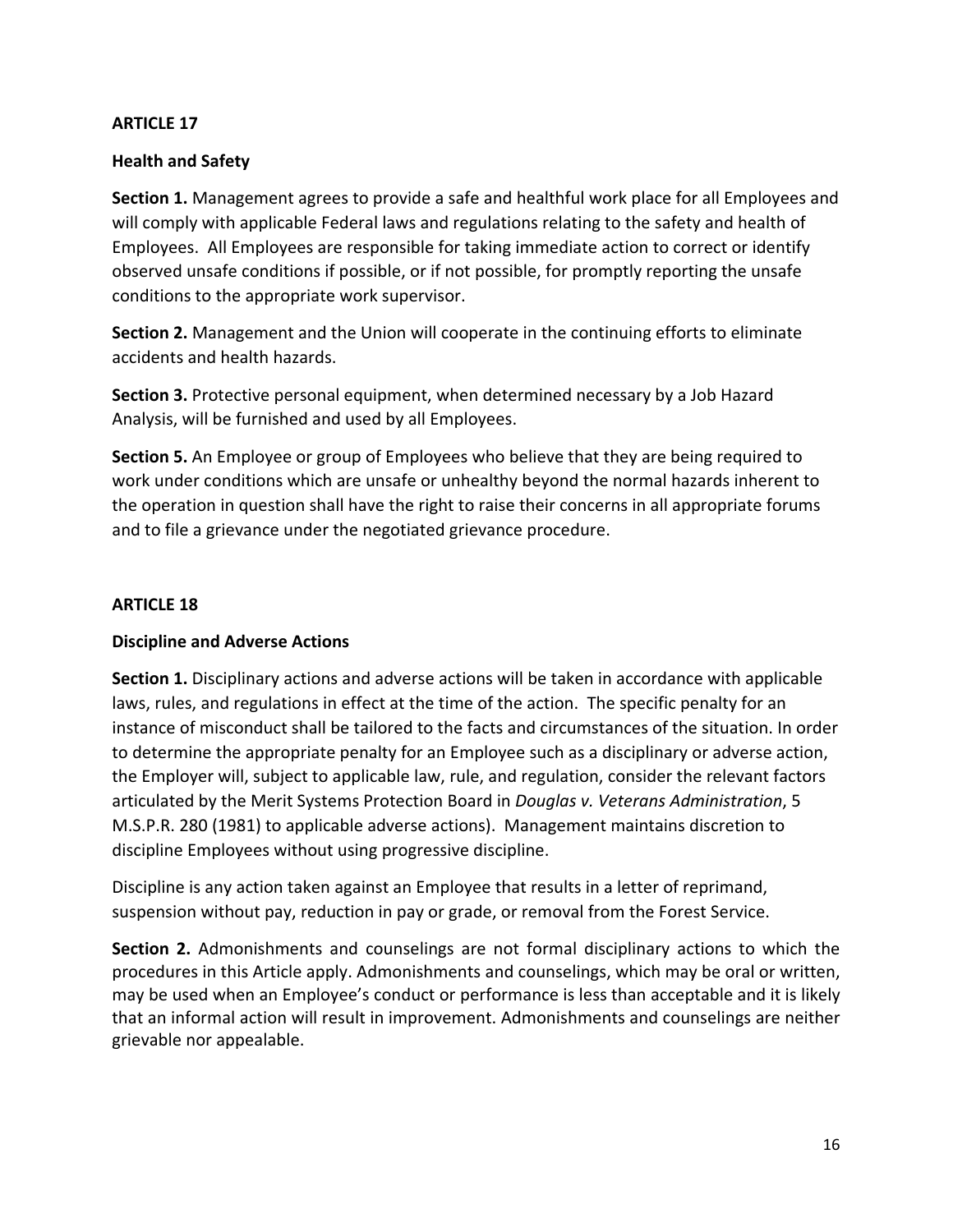**Section 3.** For purposes of this Agreement, discipline will be divided into three types: (a) Letter of Reprimand; (b) suspension for fourteen (14) days or less; (c) suspension of more than fourteen (14) days, removal, furlough without pay, or reduction in pay or grade.

- A. Letter of Reprimand: A Letter of Reprimand may be issued directly to an Employee without a proposal letter and will be sufficiently specific to indicate why the letter is being issued.
	- 1. The Letter will advise the Employee that the reprimand will be retained in the Official Personnel Folder for a period of two (2) years, but may be removed by the Employer at its sole discretion any time with the 2-year period.
	- 2. A reprimand shall inform the Employee of his/her appeal/grievance rights as required by law. Employees may file a grievance over the issuance of a Letter of Reprimand under the grievance procedure contained in this Agreement.
- B. Suspension of fourteen days or less: The following applies to an individual in the competitive service who is not serving a probationary or trial period under an initial appointment or who has completed one year of current continuous employment in the same or similar positions under other than a temporary appointment limited to one year or less. Such an Employee is entitled to:
	- 1. Not less than seven (7) calendar days a reasonable time to answer orally and in writing and to furnish affidavits and other documentary evidence in support of the answer. The deciding official may extend the reply period if he/she determines that good cause exists for an extension based on extenuating circumstances;
	- 2. be represented by themselves, or a Union representative, or an attorney with a financial liability waiver of attorney's fees, or other representative;
	- 3. written decision at the earliest practicable date containing the specify reasons for the decision and notifying the Employee of his/her appeal rights;
	- 4. grieve the decision, if adverse, through the negotiated grievance procedure contained in Article 19. The written decision will advise the Employee of this right.

D. Removal, suspension for more than fourteen days, furlough for thirty days or less, or reduction in pay or grade: The following applies to (1) an individual in the competitive service who is not serving a probationary or trial period under an initial appointment or who has completed one year of current continuous employment under other than a temporary appointment limited to one year or less; and (2) a preference eligible in the excepted service who has completed one year of current continuous service in the same or similar positions. Such an Employee is entitled to: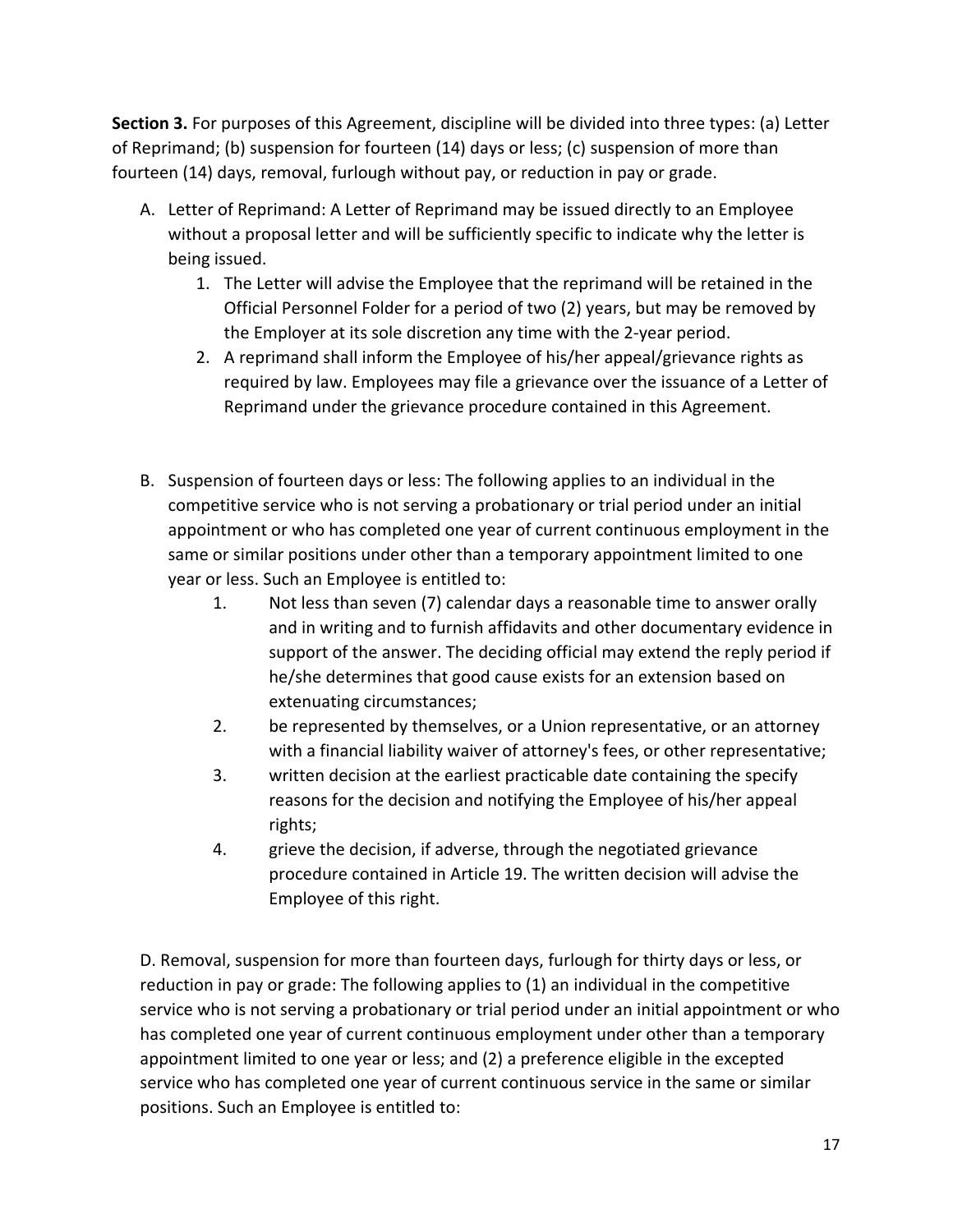- 1. advance written notice, unless there is reasonable cause to believe the employee has committed a crime for which a sentence of imprisonment may be imposed, stating the specific reasons for the proposed action;
- 2. Not less than seven (7) calendar days to answer orally and in writing and to furnish affidavits and other documentary evidence in support of the answer; The deciding official may extend the reply period if he/she determines that good cause exists for an extension based on extenuating circumstances;
- 3. be represented by a Union representative, an attorney or other representative;
- 4. a written decision and the specific reasons therefore at the earliest practicable date;
- 5. appeal the decision, if adverse, to the appropriate office of the Merit Systems Protection Board (MSPB). The written decision will advise the Employee of this right and of the appropriate MSPB office.

**Section 4.** Action by the Deciding Official: After carefully considering the evidence and the Employee's response, if any, including any mitigating factors, the Deciding Official shall decide:

- A. to withdraw the proposed action;
- B. to institute a lesser action;
- C. to institute the proposed action.

**Section 5.** A written copy of the Letter of Reprimand, or Notice of Proposed Action or Decision will be furnished to the Employee.

#### **ARTICLE 19**

#### **Grievance Procedure**

**Section 1.** The purpose of this Article is to provide for a mutually acceptable method for the prompt and equitable settlement of Employee grievances and disputes. This negotiated procedure shall be the exclusive procedure available to Employees in the bargaining unit in accordance with Chapter 71, 5 USC. The following matters are excluded from coverage under this grievance procedure:

- A. Any claimed violation of 5 USC, Chapter 71, Subchapter III, relating to prohibited political activities (Hatch Act);
- B. Retirement, life insurance, or health insurance;
- C. A suspension or removal under 5 USC 7532 (National security reasons);
- D. Any adverse action that is appealable to the MSPB, including: Removal, suspension for more than fourteen days, furlough for thirty days or less, or reduction in pay or grade;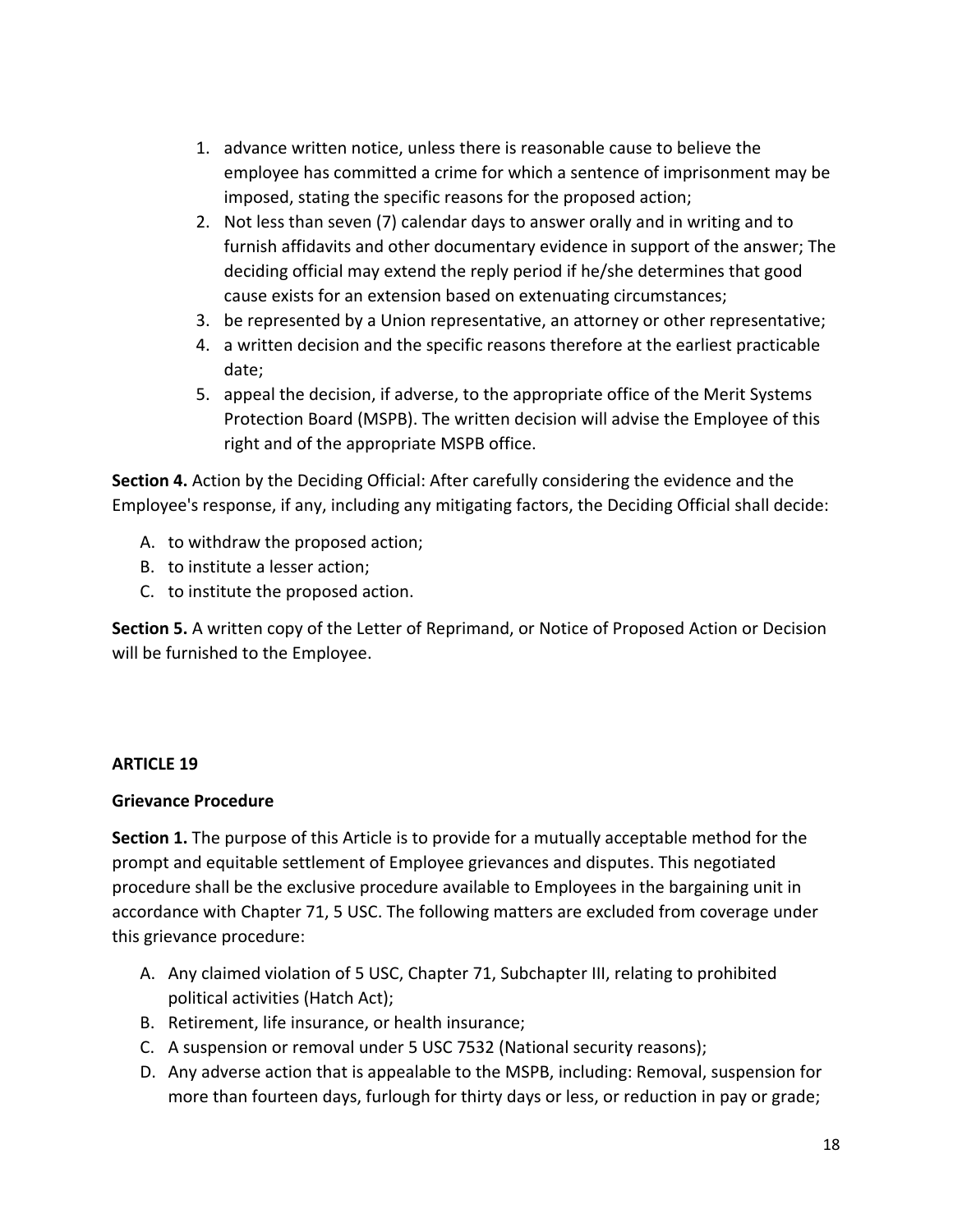- E. Any examination, certification, or appointment;
- F. The classification of any position which does not result in the reduction in grade or pay of an Employee;
- G. Termination of probationary Employees;
- H. Non-adoption of a suggestion, or disapproval of a quality increase or performance award;
- I. Termination of a temporary promotion when the need or funding for the appointment ends;
- J. Non-selection for promotion from a group of properly ranked and certified candidates;
- K. Performance rating of record;
- L. An award of any form of incentive pay, including cash awards; quality step increases; or recruitment, retention, or relocation payments.

**Section 2.** Most grievances arise from misunderstandings or disputes, which can be settled promptly and satisfactorily on an informal basis at the immediate supervisory level. Management and the Union agree that every effort will be made by Management and the aggrieved party/parties to settle grievances at the lowest possible level. In as much as dissatisfactions and disagreements arise occasionally among people in a situation, the filing of a grievance shall not be construed as reflecting unfavorably on an Employee's good standing, performance, loyalty or desirability to the organization. An Employee may have a representative of his/her choice at any step of the grievance procedure.

**Section 3.** Employees, union representatives and all other persons involved in the presentation of a grievance will be free from restraint, interference, coercion, discrimination or reprisals. Reasonable time during duty hours will be allowed for Employees and union representatives to discuss, prepare for and present grievances at all levels in accordance with the release procedures in Article 9, Section 5(B). Regardless of whether the grievant has requested Employee representation, the Union has the right to attend and will be informed of them.

**Section 4.** When a group of Employees have an identical grievance, it may be considered a group grievance. However; any Employee may elect to have his/her grievance processed separately. Such an election must be made prior to entering into Step 2 of the grievance procedure.

**Section 5.** The Employee or representative may terminate the grievance at any time by giving written notice to the Forest Supervisor/Center Director.

**Section 6.** Both parties, by mutual agreement, may extend the time limit at any step within the negotiated grievance procedure. Failure of Management to observe the time limits shall entitle the Employee to advance the grievance to the next step.

**Section 7.** A grievance file will be maintained by Management for each case that goes beyond Step 1. The file will contain: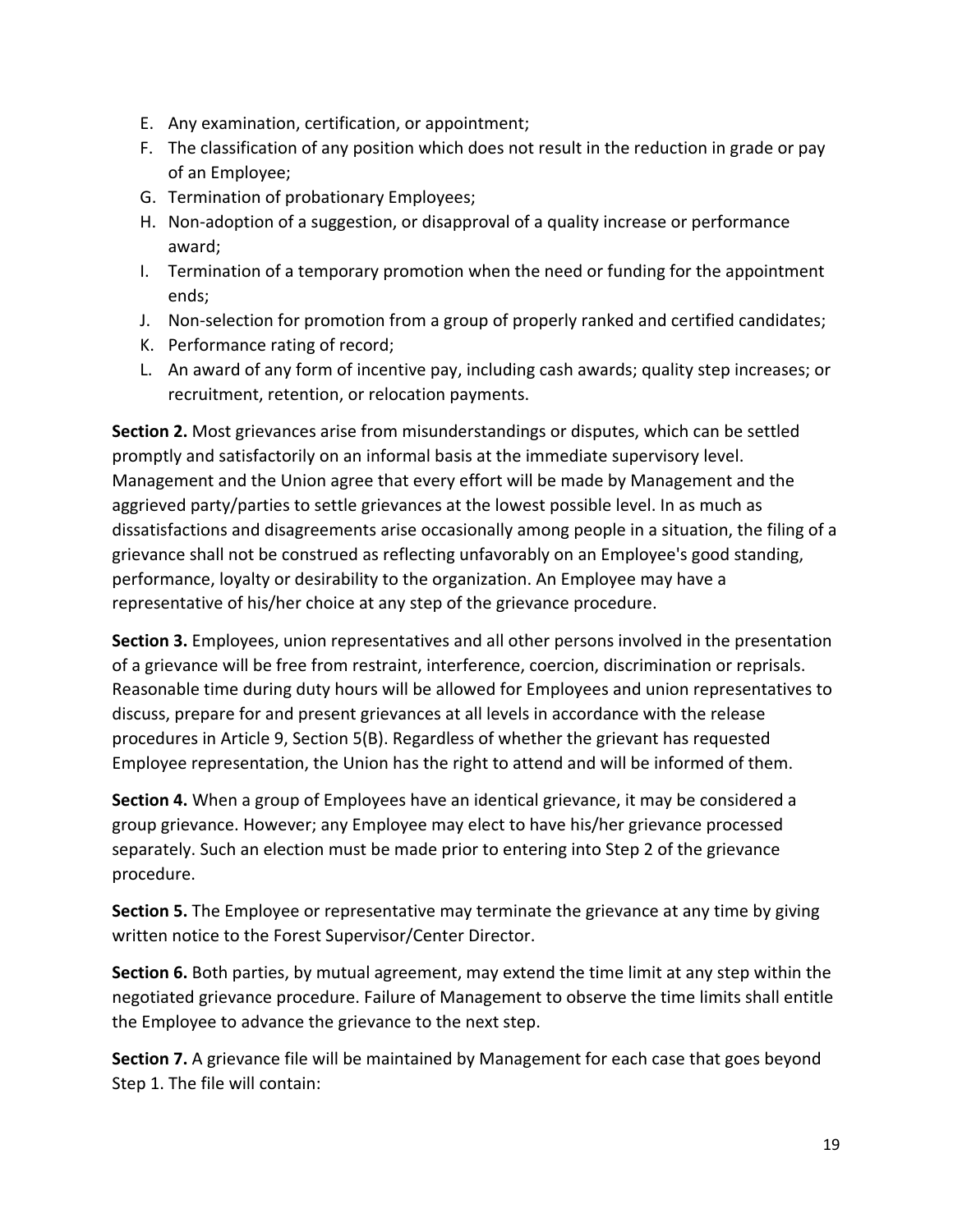- A. the written complaints;
- B. the summary of discussions of all proceedings at each step;
- C. documentary evidence considered in resolving the grievance; and
- D. the written decision rendered at each step.

On request, the Employee or Employee's representative will be furnished a copy of all materials in the grievance file.

**Section 8.** Any rejection of a grievance on the grounds that it is not a matter of subject to this grievance procedure, or is not subject to arbitration, will be served upon the Union in writing. All disputes of grievability or arbitrability shall be referred to arbitration as a threshold issue in the related grievance.

**Section 9.** Employees using this grievance procedure must be represented by an individual approved by the Union, except in those situations where the Employee elects to represent him/her self. Any adjustment in which the Union does not represent the Employee may not be inconsistent with the terms of this agreement and the Union will be given the opportunity of being present at the adjustment. Only the Union will be entitled to invoke arbitration of an Employee grievance under the arbitration Article of the Agreement.

**Section 10.** The grievance procedure shall consist of the following steps:

### *Employee Grievance*

Step 1 - The Employee or union representative submits his/her grievance in writing to his/her direct supervisor or designee within fourteen (14) calendar days after the act or occurrence; or the date the Employee became aware of the act or occurrence. The parties agree that an identifiable action with a determinative date will serve as the initial filing date of a grievance. In no instance will a "continuing violation" theory be used to extend a grievance filing deadline. District Ranger or Staff Officer or designee will give his/her decision in writing to the Employee within fourteen (14) calendar days after the grievance was received by Management. A copy of Management's written decision will be sent to the grievant and the appropriate union representative.

The Employee may request the Union to represent him/her, but in any case the Union will be notified that the grievance has been filed with the Forest Supervisor/Center Director and of the date, time and place which has been set up to discuss the grievance with the Employee. The Union will be given the opportunity to be present at the formal discussion.

Step 2 - If the Employee is still dissatisfied, he/she may refer the written grievance and Management's step 1 written decision to the Forest Supervisor/Center Director or designee within fourteen (14) calendar days after the date he/she receives Management's step 1 decision. The Forest Supervisor/Center Director or designee will arrange to formally discuss the matter with the Employee within fourteen (14) calendar days after the date of receipt of the grievance and decision.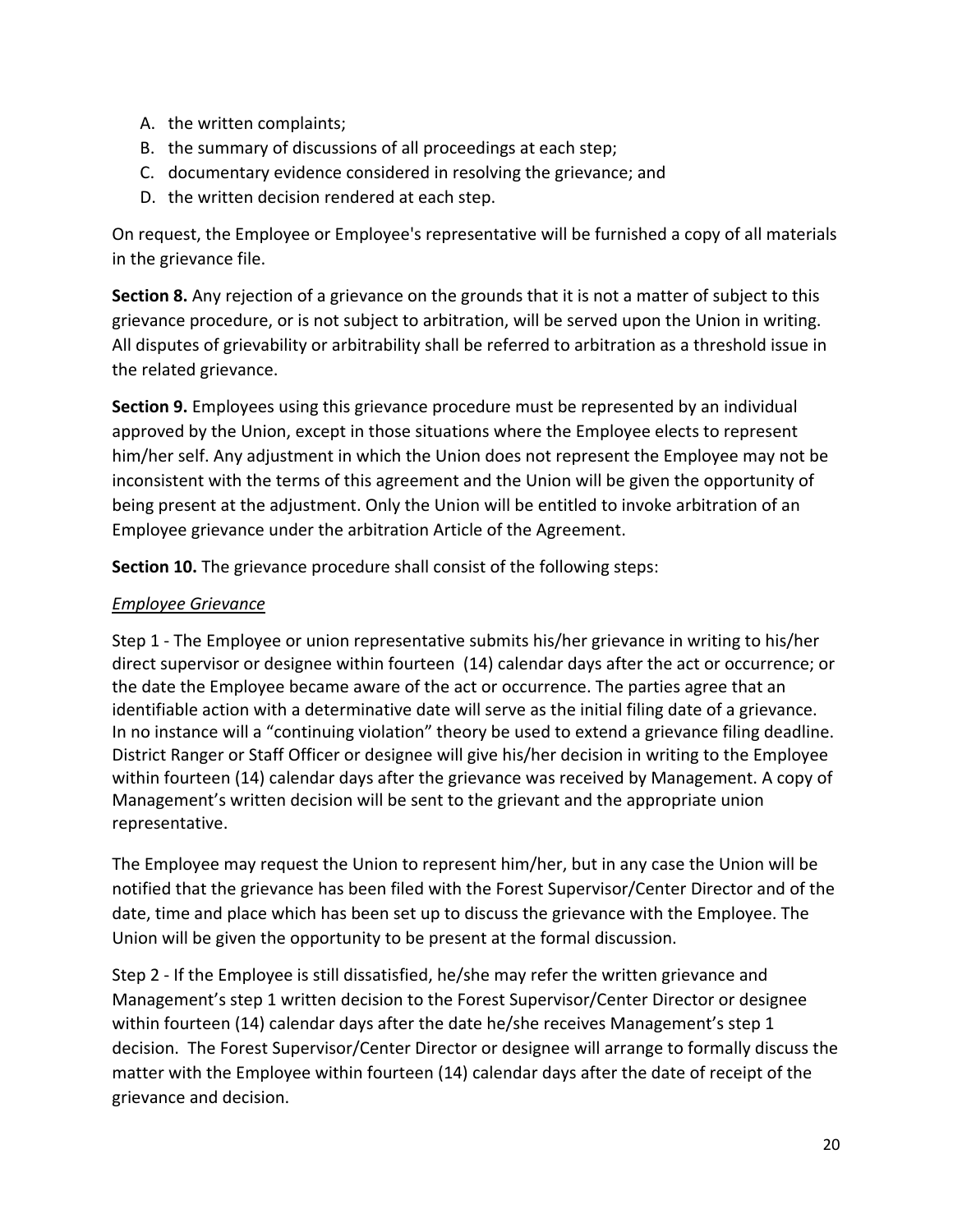The Employee may request the Union to represent him/her, but in any case the Union will be notified that the grievance has been filed with the Forest Supervisor/Center Director and of the date, time and place which has been set up to discuss the grievance with the Employee. The Union will be given the opportunity to be present at the formal discussion.

The Forest Supervisor/Center Director, or designee will provide his/her decision to the Employee within fourteen (14) calendar days after the date of the discussion of the grievance. The Forest Supervisor/Center Director, or designee's decision will be submitted in writing.

If the responding official's written decision does not result in satisfactory settlement, the Union may initiate resolution of the grievance by arbitration by serving written request for arbitration to the Step 2 responding official, within fourteen (14) calendar days after receipt by the Employee (copies to Union and his/her representative) of the responding official's written decision. Such request will be processed in accordance with Article 24.

# *Management Grievance*

Step 1 - If Management is the grieving party, representatives of the two parties may informally discuss and attempt to resolve the grievance within fourteen (14) calendar days after the act or occurrence or the date that the grieving party is aware of the act or occurrence. A copy of the grievance must be presented in writing at the time of the informal discussion or be submitted to the Union within fourteen (14) calendar days of the act or occurrence or the date the grieving party is aware of the act or occurrence.

The decision of the party receiving the grievance will be issued to the grieving party in writing within fourteen (14) calendar days after the informal discussion or when the written grievance was issued. Such decision will include a statement of the grievance as well as the statement of the decision.

If the grievance is not resolved under Step 1 of this procedure, the grieving party will have the opportunity to present the grievance to arbitration in accordance with Article 24, Arbitration. A written request must be served on the other party within fourteen (14) calendar days after receipt of the written decision in Step 1.

**Section 11.** All time limits in this Article may be extended by mutual agreement of Management and the Union. Failure to observe time limits will entitle the grieved party to advance the grievance to the next step. Failure to observe the time limits will terminate the grievance.

**Section 12.** Union representatives and aggrieved Employees will be permitted a reasonable amount of official time while preparing for a grievance or appeals and hearings.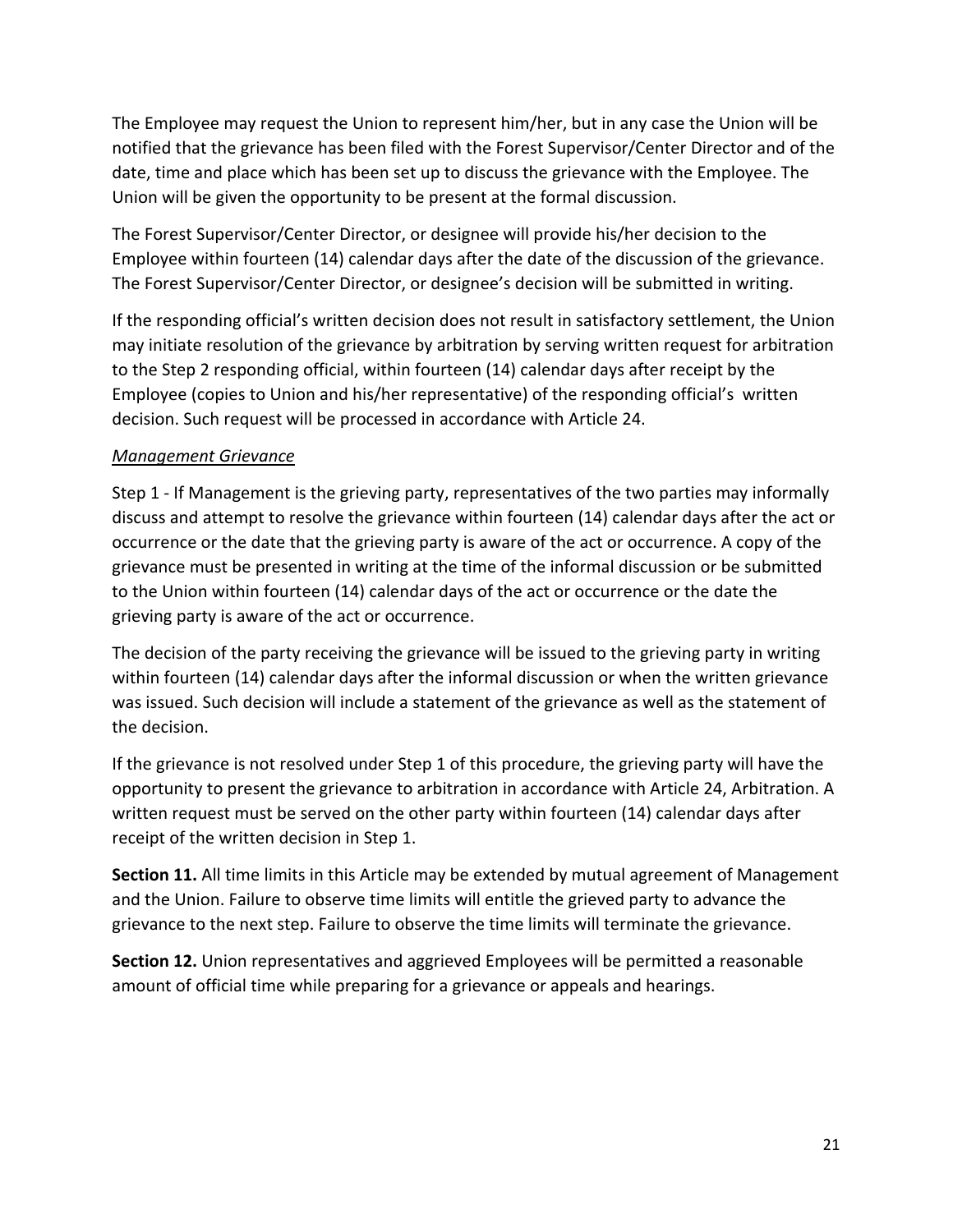#### **Arbitration**

**Section 1.** The use of arbitration as set forth herein will apply to grievance over interpretation or application of the Agreement. Arbitration shall be invoked only by the Union or Management. Striking first will be determined by a toss of the coin. Winner will strike first from the list of arbitrators.

**Section 2.** Within ten (10) calendar days after the date of receipt of a request for arbitration by either party, Union or Management, both parties will meet for the purpose of selecting a qualified arbitrator. If agreement cannot be reached, then either party may request Federal Mediation and Conciliation Service to provide a list of five impartial persons qualified to act as arbitrators. The parties will meet within five calendar days after the receipt of such list. If the parties cannot mutually agree upon one of the listed arbitrators, the parties will each strike one arbitrator's name from the list of five and shall then repeat this procedure. The remaining person will be the duly selected arbitrator.

**Section 3.** If, for any reason, either party refuses to participate in the selection of an arbitrator, the other party may then choose any person from the Federal Mediation and Conciliation Service Roster to be the duly selected arbitrator.

**Section 4.** The arbitrator will limit his/her decision to the particular grievance in question. His/her decision will be issued as quickly as possible, after the conclusion of the hearing; unless the parties mutually agree to extend the time limit.

**Section 5.** The arbitrator's award will be final except that either party may file an appeal to the Federal Labor Relations authority subject to the authority regulations.

**Section 6.** Costs and fees of the arbitrator will be borne equally by Union and Management. Management agrees to pay attorney's fees when determined to be appropriate by the arbitrator in accordance with Chapter 71 of Title 5 of the United States Code.

**Section 7.** Transcripts: The cost of a transcript, requested by one party for its exclusive use and not shared, shall be borne by the requesting party. If it is mutually agreed to request a transcript, the cost will be borne equally.

**Section 8.** The arbitration hearing will be held, if possible, on the Management's premises at a time during the period Monday through Friday, 8:00 a.m. to 5:00 p.m. All Employees in the hearing will be in pay status.

**Section 9**. Back Pay: Back pay for contractual violations or statutory infractions will be limited to no more than six months prior to the grievance, absent good cause demonstrated by the employee or union by the preponderance of evidence.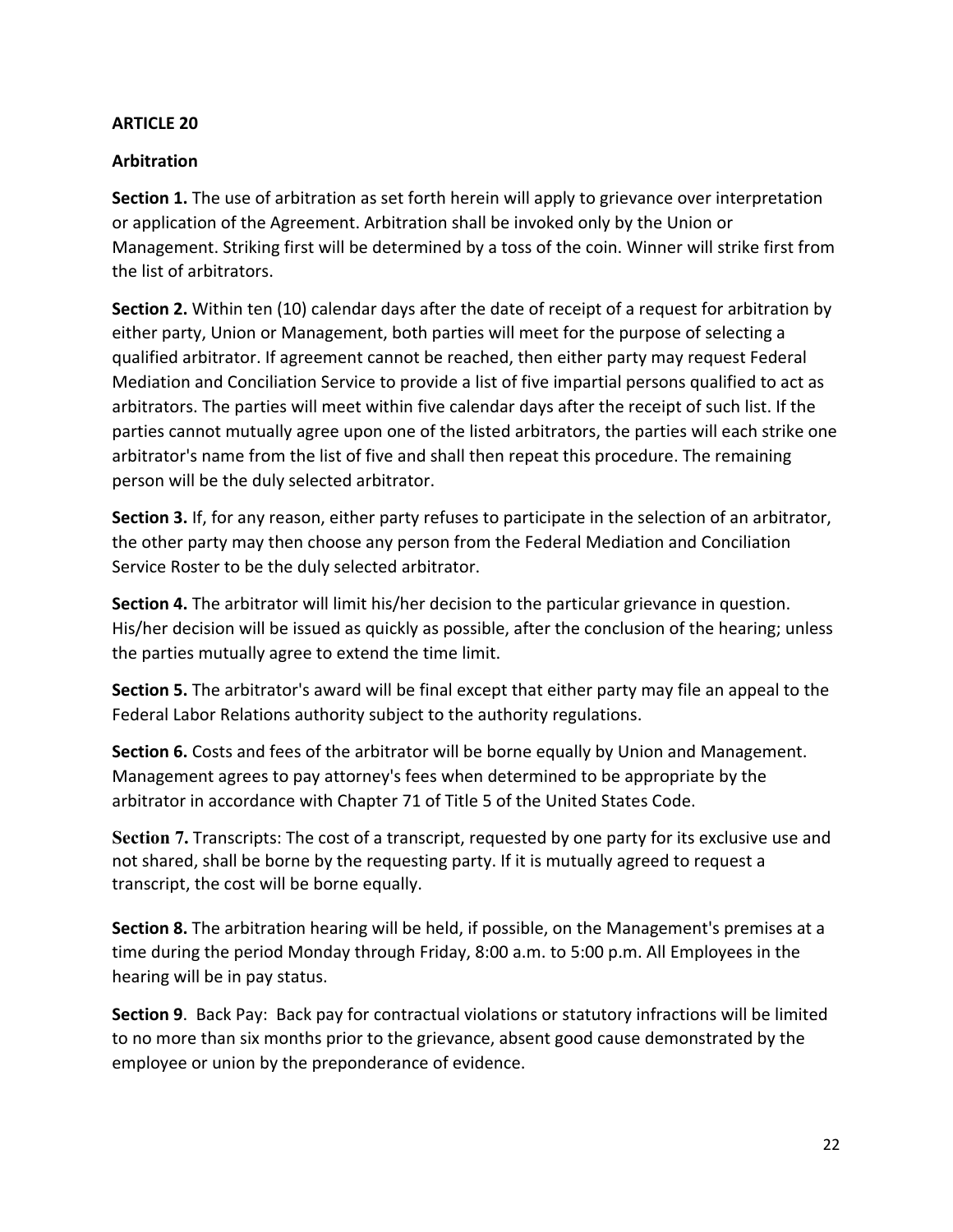#### **WORKFORCE RESTRUCTURING AND PLACEMENT SYSTEM (WRAPS) AND REDUCTION IN FORCE**

### **Workforce Restructuring and Placement System (WRAPS)**

Union and Management agree that WRAPS procedures will be in accordance with the most current Forest Service policy (FSH 6109.12 - Employment and Benefits, Chapter 20 Internal Placement).

#### **Reduction in Force**

**Section 1.** Notice of a proposed Reduction in Force (RIF) will be given in accordance with Government-wide regulations, allowing the Union an opportunity to negotiate to the extent required by the Labor Statute. The major purposes of this negotiation are to obtain the views and cooperation of the Union in regard to:

- A. increasing understanding of RIF procedures and employee rights in order to reduce insecurity;
- B. proposals for placement of Employees to reduce any unavoidable adverse impact;
- C. methods to keep Employees informed with regard to events as they occur and related procedures; and
- D. all other negotiable areas of impact and implementation.

**Section 2.** Options Management will consider when a decision is made by Management to abolish bargaining unit positions on the Nebraska National Forest and Grasslands/Pine Ridge Civilian Conservation Center:

- A. Attrition Vacant positions will be reviewed for non-filling.
- B. Discontinued Service Retirement Will be offered to affected employees who qualify.
- C. Reassignment Management may reassign affected Employees to positions for which they qualify. Management will make an effort to find assignments for those employees who can't be reassigned on the Nebraska National Forest and Grasslands/Pine Ridge Civilian Conservation Center. If
- D. Retraining- This will be considered an available option, and where appropriate, the same reassignment process described in item #C may be considered.
- E. Restructuring of positions will be considered.
- F. Optional retirement will be made available to qualified Employees in accordance with general eligibility requirements.

The list of options is not exclusive, and the order listed does not necessarily represent the order of application. As any of the procedures create impact on the bargaining unit and have an impact on working conditions, the bargaining unit will be notified in writing of decision to contract out, job abolishment, or reductions-in-force.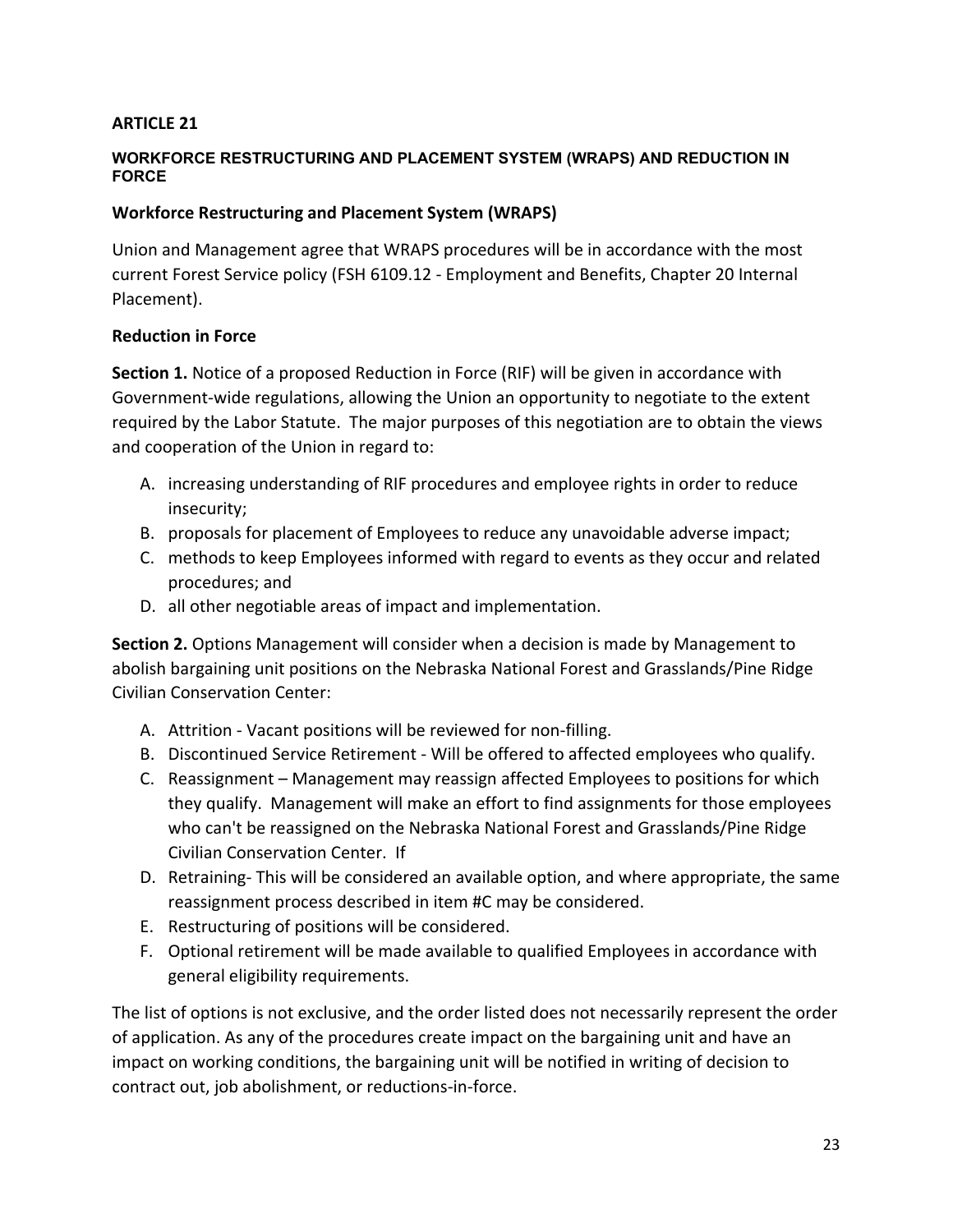#### **Dues Withholding**

**Section 1.** This Article covers all Employee-members in exclusively recognized unit, who:

- A. are members in good standing in AFGE;
- B. voluntarily completed Standard Form 1187; and,
- C. receive compensation which is not subject to deductions of a higher priority and is sufficient to cover the total amount of the allotment.

**Section 2.** The Union and the Employer agree that the provisions of this Article are subject to and will be governed by applicable Federal laws, rules and regulations, including the regulations of the Office of Personnel Management. The Employer agrees to deduct dues in accordance with the Union's scheduled amount.

**Section 3.** The specific officer in the local Union designated to receive the dues deductions will be the elected treasurer.

**Section 4.** The Union agrees to assume the responsibility for:

- A. Informing and educating its Employee-members on the voluntary nature of the system for the allotment of labor organization dues, including conditions under which the allotment may be revoked.
- B. Purchasing and distributing to its Employee-members SF-1187/SF-1188.
- C. Keeping the Employee-member's servicing payroll office informed, in writing, of any changes in the person authorized to sign SF-1187.
- D. Inform the servicing payroll office of the names of any participating Employees who have been suspended or ceases to be a member in good standing in the Union within three (3) workdays of the date of receipt of final determination, and
- E. Inform the servicing payroll office of any change in the amount of membership dues. The Union may not change the amount of dues more than once in a twelve month period.

**Section 5.** The Employee agrees to assume the responsibility for:

A. Forward properly executed and certified SF-1187 to servicing payroll office through Human Resources on a timely basis indicating amount of dues to be withheld

**Section 6.** The Employer agrees that it is responsible for:

- A. Permitting and currently processing voluntary allotment of dues in accordance with this agreement.
- B. Withholding dues on a biweekly basis. A check will be issued each pay period.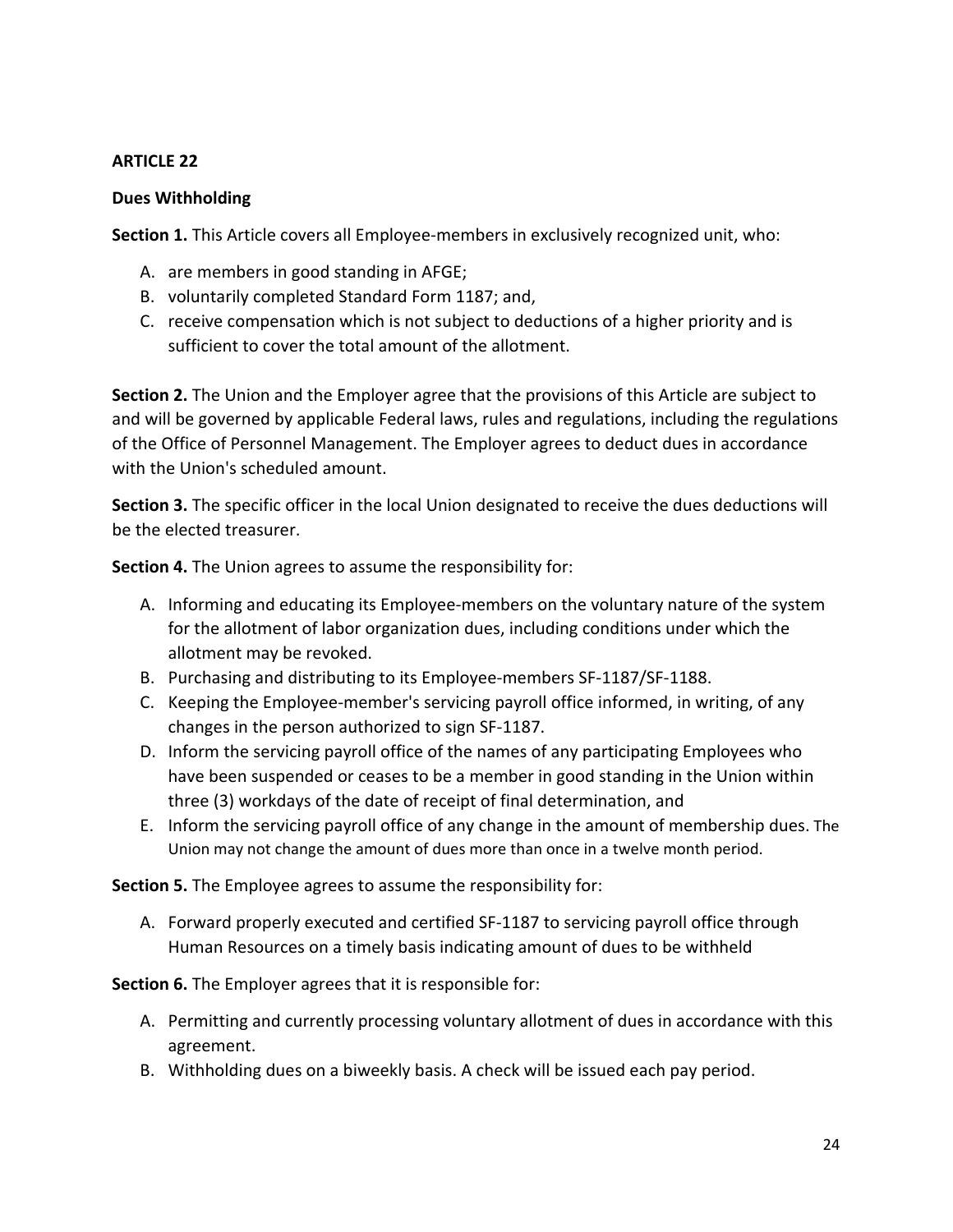- C. Withholding dues in accordance with the amount certified by the authorized Union official.
- D. Transmitting remittance checks to the allottee designated by the Union together with a duplicate listing of Employee-members for whom deductions were made on a biweekly basis.
- E. Providing a remittance listing to the Union containing the following information:
	- 1. A listing by:
		- a. the name of each Employee for who deduction is being made during the current pay period; and
		- b. the name of each Employee-member for whom deductions have been authorized.
	- 2. The total amount deducted and the total number of deductions.

**Section 7.** Joint Stipulations; Parties to this Agreement agree administrative errors in remittance checks will be corrected and adjusted in the next remittance check issued to the employee organization.

**Section 8.** The effective dates for actions under this Agreement are as follows:

- A. Starting Dues Withholding: Beginning the first pay period after date of receipt of properly executed and certified Standard Form 1187 in the Payroll Office.
- B. Change in Amounts of Dues: Beginning the first pay period after receipt of certification in Payroll Office.
- C. Non-renewal. If the Employee does not reauthorize their deduction, the deduction shall automatically terminate. Consistent with 5 U.S.C. 7115(a), authorization for dues allotments shall last for one year and shall be irrevocable during this period, except as stated in 5 U.S.C. 7115(b) and subsection 11(d) of this Article. At the first pay period after the anniversary of the first deduction, the allotment shall expire unless the Employee submits a new, completed, signed and certified SF-1187 to payroll within 30 days of the annual anniversary of their initial authorization. If an Employee does not submit the SF-1187 within the thirty (30) calendar day period of the anniversary date of the first deduction, the allotment will expire. An SF-1187 that is not received in a timely fashion will be treated as a new request.
- D. Termination due to loss of membership in good standing: Beginning the first pay period after date of receipt of notification in Payroll Office.
- E. Termination due to loss of exclusive recognition upon which allotment was based: Beginning of first pay period following loss of receipt of recognition.
- F. Termination due to separation, transfer, or other personnel action
	- 1. If action is effective first workday of pay period, termination of allotment will be at end of preceding pay period.
	- 2. If action is effective on any workday other than first day of a pay period, termination of allotment will automatically be at end of such pay period.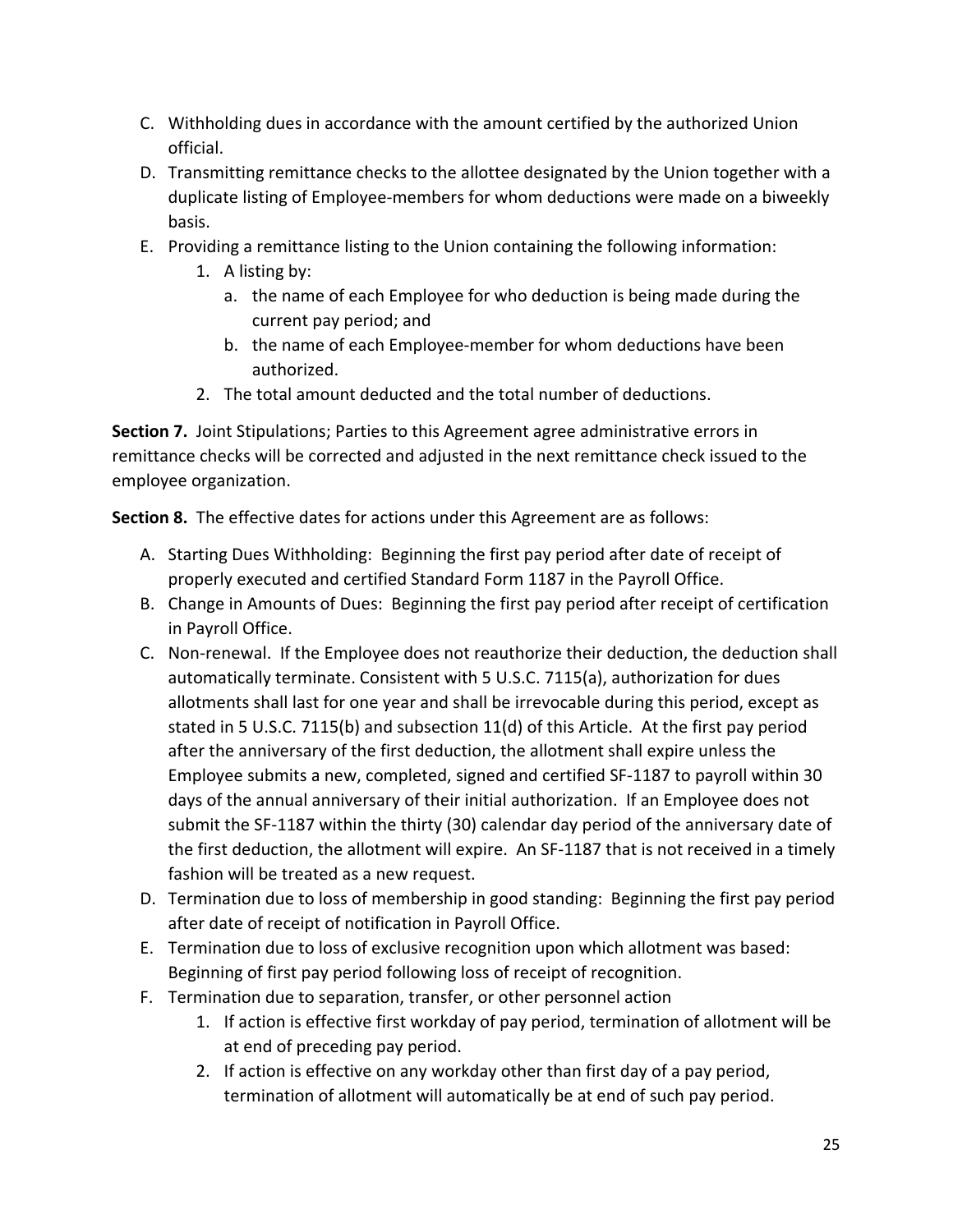- 3. In case of death, no deduction will be made for the pay period in which death occurred.
- G. Other reasons for non-deduction of dues.
	- 1. No deduction will be made during a pay period where an employee's earnings (part- time or intermittent) are not regularly sufficient to cover the amount of the allotment.
	- 2. If deductions are stopped temporarily because of insufficient salary, back dues will not be deducted from future earnings.
	- 3. No dues will be withheld if net salary after other legal and required deductions is not sufficient to cover the amount of dues.
	- 4. Dues would be stopped on effective date of a temporary or permanent promotion to supervisory position or into a non-bargaining position.

# **Duration of Agreement, Amendments and Supplements**

**Section 1.** The effective date of this Agreement or supplement or amendment thereto will be the date of its approval by the Department due to the Agency Head Review process. However, any Article not approved or disapproved within thirty (30) calendar days from the date of execution will go into effect on the  $31<sup>st</sup>$  day without the required approval of the Department and will be binding on the parties subject to the provisions of law and any other applicable rules or regulations.

**Section 2.** This Agreement will remain in full force and effect for five (5) years from its effective date. Either party may give written notice to the other party not more than ninety nor less than sixty days prior to the end of the contract period of its intention to reopen the agreement. When such notice given, the parties will meet for the purpose of negotiations within thirty (30) calendar days prior to the end of the contract period. Such notice will give the reasons for the proposed action.

If the collective bargaining agreement expires during negotiations, only the mandatory subjects continue in full force and effect and all permissive items terminate.

**Section 3.** The parties by mutual agreement may amend or supplement this Agreement once the Agreement has been in agreement for twelve (12) months, and yearly thereafter. Any request for amendment from either party shall be in writing and must include a summary of the proposed amendment or supplement. Changes other than those covered by the subject matter of the summary will be considered. Such requests must be submitted not earlier than ninety days nor later than sixty, days prior to the anniversary date of the Agreement.